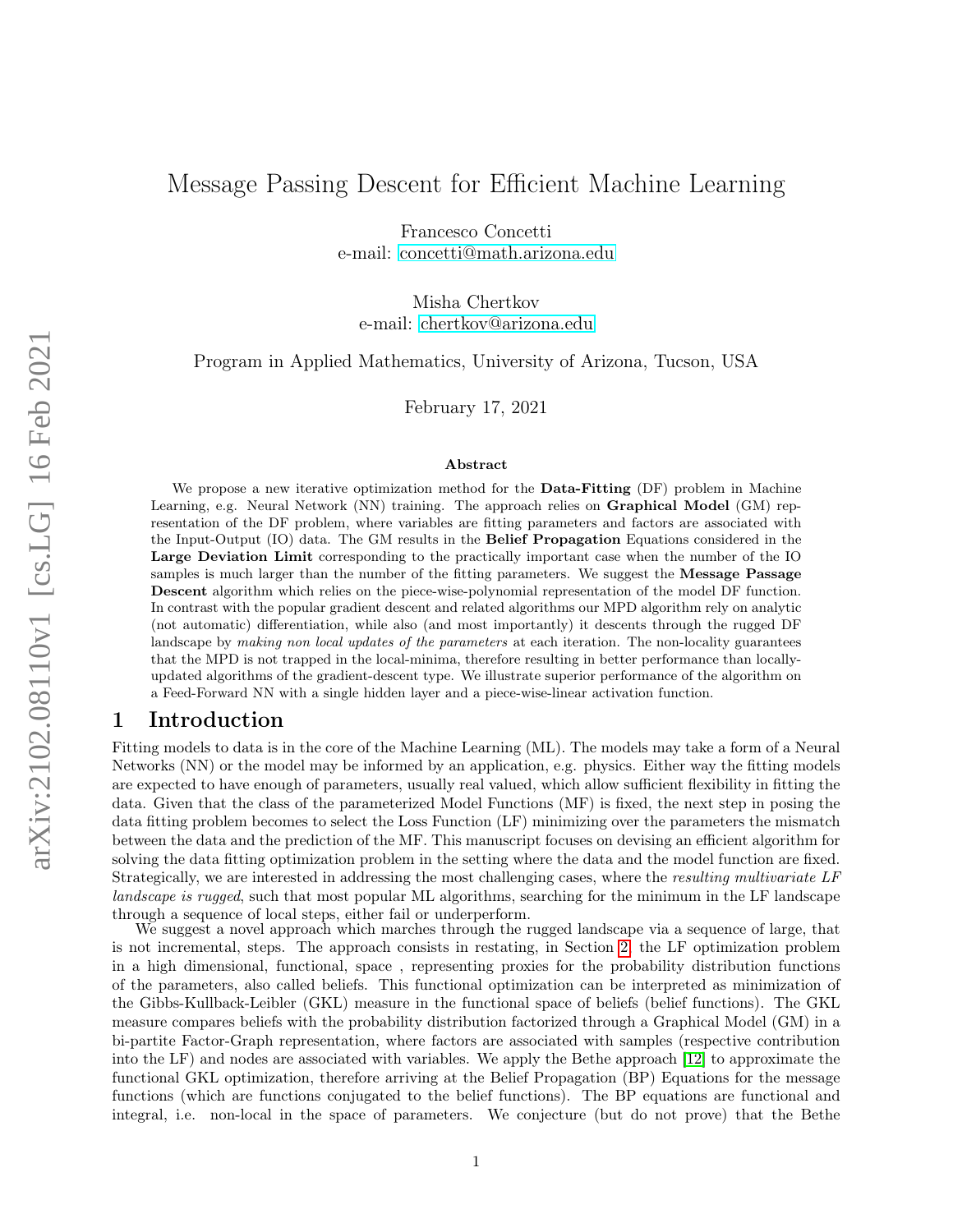approximation, and therefore BP equations, become exact in the limit where number of samples and number of parameters is asymptotically large. Furthermore, if the number of samples is also significantly larger than the number of parameters (data fitting regime of practical inference avoiding undesirable over-fitting) the BP equations simplify to the reduced BP equations which we solve iteratively with the Message Passing Descent (MPD) algorithm, introduced in Section [3.](#page-3-0) Most importantly, and in spite of the simplification, MPD still requires solving a sequence of global optimization problems, each optimizing a message function dependent on a single parameter, where other parameters remain fixed to their current values. This nonlocality in the space of parameters make the MPD algorithm principally different from the parameter-space local algorithms, e.g. any of the algorithm from the Gradient Descent (GD) family popular in Deep Learning  $(DL)$ .

In other striking deviation from the mainstream approaches popular in ML of today, we show how to resolve each step of the MPD analytically which allows to avoid using automatic differentiation and leads to efficient implementation in the case when the MFs of the fitting problem are Piece-Wise-Polynomial (PWP). We illustrate, in Section [5.2,](#page-9-0) utility of our approach on the examples of the Feed-Forward Neural Networks (FF-NNs) with one hidden layer, leaky version of the hard-tanh activation function and the  $L_2$ -norm LF applied to data from [\[2\]](#page-13-0) database with sufficiently rugged LF landscapes. We observe that, as predicted, the MPD outperforms Adam and Nesterov-Accelerated Gradient (two most popular training algorithm of the GD type).

# <span id="page-1-0"></span>2 Problem Formulation: Data Fitting

In this Section, we first present a Graphical Model (GM) representation for the parametric Data Fitting (DF) problem and then describe a Message-Passing (MP) algorithm solving the problem.

### 2.1 Parametric Data Fitting

Consider a system which takes a  $d_{\text{in}}$ -dimensional input  $\boldsymbol{x} = (x_d | d \in [d_{\text{in}}]) \in \mathcal{X} \subset \mathbb{R}^{d_{\text{in}}}$  and maps it into an  $d_{\text{out}}$ -dimensional output,  $y = (y_d | d \in [d_{\text{out}}]) \in \mathcal{Y} \subset \mathbb{R}^{d_{\text{out}}}$ . We use the short-hand notation  $[d_{\text{in}}] =$  $\{1, \dots, d_{\text{in}}\}.$  Our observation of the system is represented via sufficiently large,  $S \gg 1$ , number of the Input-Output (IO) samples

$$
\mathbb{IO}^{(S)} = \{(\boldsymbol{x}^{(s)}, \boldsymbol{y}^{(s)}) \, | \, s \in [S] \} \subset (\mathcal{X} \times \mathcal{Y})^S \; . \tag{1}
$$

The aim of the supervised Machine Learning is to reconstruct the map  $x \mapsto y$  from the data-set  $\mathbb{I}(\mathbb{O}^{(S)})$ defined in Eq. [\(1\)](#page-1-1). In general, the reconstruction is posed by considering a class of the parameterized Model Functions (MF)

<span id="page-1-5"></span><span id="page-1-4"></span><span id="page-1-1"></span>
$$
g[\boldsymbol{\theta}]: \mathcal{X} \longrightarrow \mathcal{Y},\tag{2}
$$

where  $\theta$  is the P-dimensional vector of **parameters**, and a learning objective, called the Loss Function  $(LF)$ :

<span id="page-1-2"></span>
$$
L_{\mathbb{IO}^{(S)}}(\boldsymbol{\theta}) \doteq \frac{1}{S} \sum_{s=1}^{S} l(\boldsymbol{x}^{(s)}, \boldsymbol{y}^{(s)}, \boldsymbol{\theta}), \ \boldsymbol{\theta} \in \mathbb{R}^{P} . \tag{3}
$$

The log-likelihood function l compares the output prediction derived from the input sample  $x$ , according to the MF  $g_{\theta}$ , with the output sample, y

$$
l(\boldsymbol{x}, \boldsymbol{y}, \boldsymbol{\theta}) = \omega(\boldsymbol{g}_{\boldsymbol{\theta}}(\boldsymbol{x}), \boldsymbol{y}), \tag{4}
$$

where  $\omega: \mathcal{Y}^2 \longrightarrow \mathbb{R}_+$  is a positive scalar function which is usually chosen to be convex with respect to its first argument. In particular, we provide a numerical test for the mean square error loss-function:

<span id="page-1-6"></span>
$$
l_2(\boldsymbol{x}, \boldsymbol{y}, \boldsymbol{\theta}) = \|\boldsymbol{y} - \boldsymbol{g}_{\boldsymbol{\theta}}(\boldsymbol{x})\|^2 = \sum_{d=1}^{d_{\text{out}}} |y_d - g_{d; \boldsymbol{\theta}}(\boldsymbol{x})|^2.
$$
 (5)

Given the  $\mathbb{ID}^{(S)}$  data set, optimal reconstruction is achieved by minimizing the LF [\(3\)](#page-1-2) over the vector of parameters

<span id="page-1-3"></span>
$$
\boldsymbol{\theta}_{\mathbb{I}\mathbb{O}^{(S)}}^* \doteq \underset{\boldsymbol{\theta}\in\mathbb{R}^P}{\operatorname{argmin}} L_{\mathbb{I}\mathbb{O}^{(S)}}(\boldsymbol{\theta}).\tag{6}
$$

The main idea of our approach consists in restating the general data-fitting problem as a Maximum Likelihood of a Graphical Model (GM).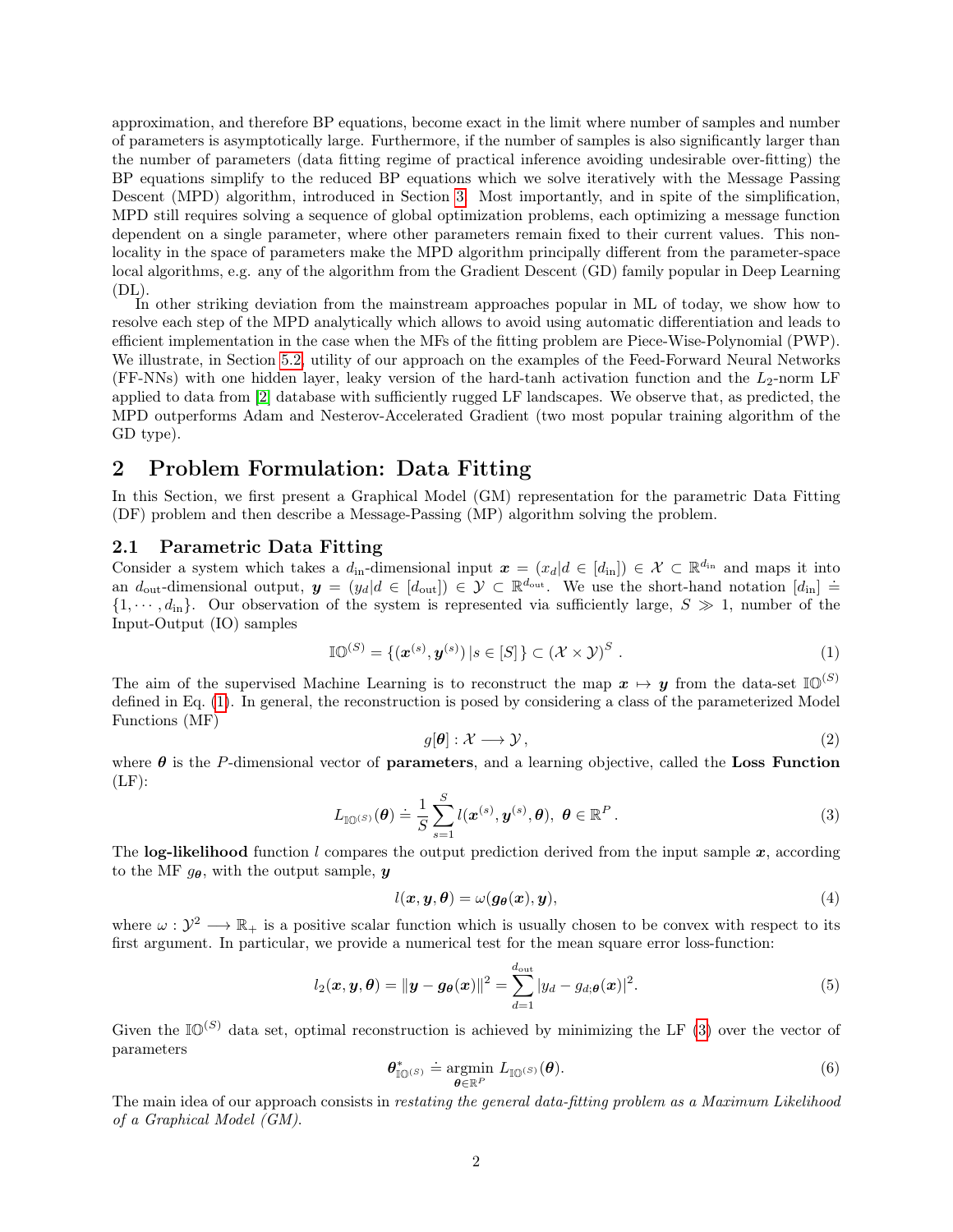

<span id="page-2-0"></span>Figure 1: Graphical Model representing the Data Fitting problem. Factors and Nodes are associated with samples and parameters respectively.

#### 2.2 Data Fitting as a Graphical Model

Let G be a fully connected bi-partite factor graph, with P vertices, S factors and  $S \times P$  edges connecting vertices and factors. (See Fig. [\(1\)](#page-2-0).) We denote the set of vertices by  $\mathcal V$ , the set of factors by  $\mathcal F$  and the set of edges by  $\mathcal{E}$ . Each IO sample,  $(\boldsymbol{x}^{(s)}, \boldsymbol{y}^{(s)}) \in \mathbb{IO}^{(S)}$ , is associated with a factor  $s \in [S] \sim \mathcal{F}$ , and each parameter  $\theta_p$  which is a component of the vector of parameters  $\theta$  is associated with a vertex  $p \in [P] \sim \mathcal{V}$ . The graph G encodes a conditional probability density of the parameters  $\theta$ , given the IO sample:

$$
p_{\beta}(\boldsymbol{\theta}|\mathbb{I}\mathbb{O}^{(S)}) = \frac{1}{Z(\beta,\mathbb{I}\mathbb{O}^{(S)})}e^{-\beta S L_{\mathbb{I}\mathbb{O}^{(S)}}(\boldsymbol{\theta})}
$$
(7)

where  $\beta$  is a positive regulation parameter and  $Z(\beta, \mathbb{IO}^{(S)})$  is the normalization constant, called the Partition Function (PF). The  $\beta$ -regulation is motivated by statistical physics, where  $\beta$  has the meaning of the inverse temperature and the normalization constant,  $Z(\beta, \mathbb{IO}^{(S)})$ , is also called the Partition Function (PF). The LF optimization [\(6\)](#page-1-3) allows the following Maximum Likelihood (ML) reformulation

<span id="page-2-1"></span>
$$
\boldsymbol{\theta}_{\mathbb{I}\mathbb{O}^{(S)}}^* = \underset{\boldsymbol{\theta} \in \mathbb{R}^P}{\operatorname{argmax}} \ p_{\beta}(\boldsymbol{\theta} | \mathbb{I}\mathbb{O}^{(S)}) \tag{8}
$$

Continuing with the statistical physics analogy (and intuition), in what follows the loss-function,  $L_{\mathbb{I}\cap(\mathcal{S})}(\theta)$ , plays the roll of the model Hamiltonian; the distribution,  $p_\beta(\theta | \mathbb{IO}^{(S)})$ , is the Gibbs distribution. Solution of [\(6\)](#page-1-3),  $\theta^*_{\mathbb{I}(\mathbb{O}(\mathcal{S}))}$  is the ground state configuration of the model, and  $L_{\mathbb{I}(\mathbb{O}(\mathcal{S}))}(\theta^*_{\mathbb{I}(\mathbb{O}(\mathcal{S}))})$  is the ground state energy. At zero temperature,  $\beta \to \infty$ , the distribution  $p_\beta(\theta|\mathbb{IO}^{(S)})$  concentrates around the ground state configuration.

## 2.3 Bethe Free Energy, Belief Propagation Equations and Message Passing Algorithm

Computing log-PF of the GM [\(7\)](#page-2-1) can be re-stated as the (Gibbs/Kullback-Leibler) functional optimization

$$
\min_{\{\mathcal{B}\}} \int d\boldsymbol{\theta} \mathcal{B}(\boldsymbol{\theta}) \log \left( \frac{\exp \left( -\beta S L_{\mathbb{IO}}(s) \left( \boldsymbol{\theta} \right) \right)}{\mathcal{B}(\boldsymbol{\theta})} \right), \tag{9}
$$

over beliefs,  $\{\mathcal{B}\} = (\mathcal{B}(\theta) \geq 0 | \forall \theta; \int d\theta \mathcal{B}(\theta) = 1)$  $\{\mathcal{B}\} = (\mathcal{B}(\theta) \geq 0 | \forall \theta; \int d\theta \mathcal{B}(\theta) = 1)$  $\{\mathcal{B}\} = (\mathcal{B}(\theta) \geq 0 | \forall \theta; \int d\theta \mathcal{B}(\theta) = 1)$ , which are proxies for probabilities <sup>1</sup>. Under the ansatz that the belief,  $\mathcal{B}(\theta)$ , can be expressed in terms of its single parameter marginals,  $\forall p \in [P] : \mathcal{B}_p(\theta_p) \doteq \int_{\theta \setminus \theta_p} \mathcal{B}(\theta)$ , according to

<span id="page-2-3"></span>
$$
\mathcal{B}(\boldsymbol{\theta}) \to (\mathcal{B}(\boldsymbol{\theta}))^S \prod_{p \in [P]} (\mathcal{B}_p(\theta_p))^{1-S},
$$

<span id="page-2-2"></span><sup>&</sup>lt;sup>1</sup>Notice in passing that the GKL reformulation [\(9\)](#page-2-3) of the DF problem is also a starting point for the general purpose Probability Functional Descent (PFD) algorithm introduced in [\[1\]](#page-13-1). It was shown that PFD is a high-level blueprint for many other algorithms recently discussed in the context of DL. In this regards, the MPD algorithm – major invention of this manuscript introduced in the following - may also be considered as a very special implementation of the PFD algorithm, taking advantage of the GM structure of the DF formulation.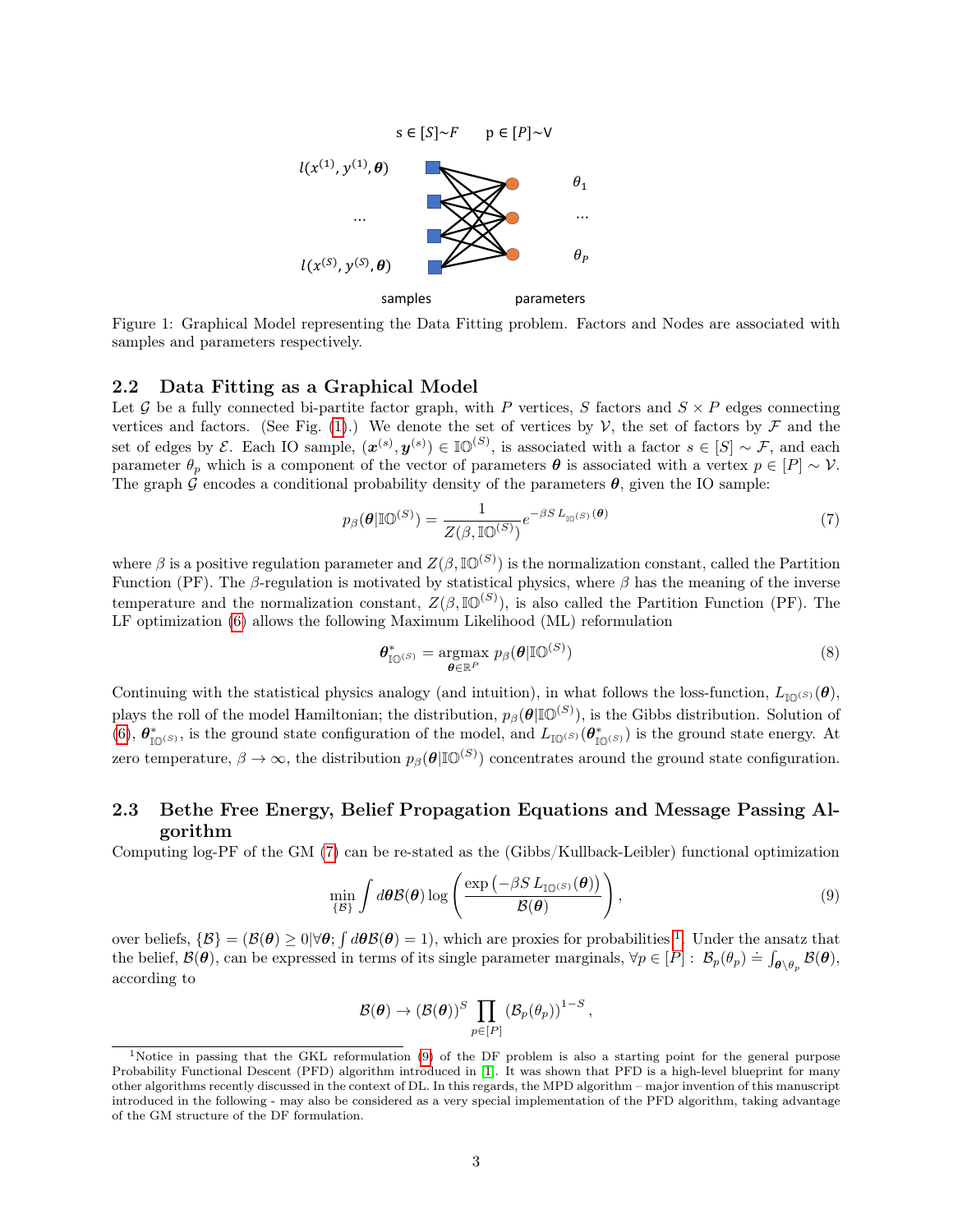the optimization [\(9\)](#page-2-3) is transformed into its approximate version, called the Bethe Free Energy (BFE) functional [\[12\]](#page-14-0). The optimization set by the BFE functional (not shown here due to space limitations) is exact if the underlying graph is a tree. We conjecture, following the general logic wide-spread in the statistical physics literature, see e.g. [\[7\]](#page-13-2) and references there in, that in the limit where the number of samples and the number of parameters become infinite, the BFE functional approach become asymptotically exact  $^2$  $^2$ . In general, BFE approach is expected to provide powerful and accurate heuristics when the graph is sufficiently large.

Following the approach pioneered in [\[12\]](#page-14-0), we resolve the BFE optimization via an iterative algorithm called Message-Passing (MP). For a given factor graph  $G$ , the MP algorithm introduces a set of auxiliary variables, called messages, associated to the edges of the graph. Messages are Lagrangian multipliers (dual variables) for the beliefs' marginalization conditions. Euler-Lagrange equations for the messages, looking for the extrema of the BFE functionals, are called the Belief Propagation (BP) equations. Adapted to our (fully connected bi-partite) setting the BP equations for the messages, from vertices (parameters) to factors (samples),  $\{m_{p\to s}(\theta_p); p \in V, s \in \mathcal{F}\}\$ , and from factors to vertices  $\{m_{s\to p}(\theta_p); p \in V, s \in \mathcal{F}\}\$ , become

$$
m_{s \to p}(\theta_p) \propto
$$
\n
$$
\int d\theta e^{-\beta l(\boldsymbol{x}^{(s)}, \boldsymbol{y}^{(s)}, \theta)} \left( \prod_{p' \in \mathcal{V}/\{p\}} m_{p' \to s}(\theta_{p'}) d\theta_{p'} \right),
$$
\n
$$
m_{p \to s}(\theta_p) \propto \prod_{s' \in \mathcal{F}/\{s\}} m_{s' \to p}(\theta_p).
$$
\n(11)

Observe that the BP equations are factor-graph-local which suggests solution via passing messages (thus the name MP for the algorithm) from factors to nodes and back till convergence. The marginal probability of the parameter  $\theta_p$ , for any  $p \in V$ , within the BFE approximation, is reconstructed from messages according to

$$
p_p(\theta_p | \mathbb{IO}^{(S)}) \propto \prod_{s' \in \mathcal{F}} m_{s' \to p}(\theta_p), \tag{12}
$$

<span id="page-3-3"></span><span id="page-3-2"></span>
$$
\theta_p^* = \underset{\boldsymbol{\theta} \in \mathbb{R}^P}{\operatorname{argmax}} \ p_p(\theta_p | \mathbb{IO}^{(S)}). \tag{13}
$$

Notice that Eqs. [\(10,](#page-3-2)[11\)](#page-3-3) are functional and also integral equations (not algebraic) and the main computational overhead, if we attempt to solve the equations directly, is due to the integration over  $|\mathcal{V}| - 1 = P - 1$ variables in Eq. [\(10\)](#page-3-2). If P is large, the integration is computationally expensive therefore making the naive approach impractical. Even though we are mainly interested in nonlinear MF,  $g_{\theta}(x)$ , it is appropriate to mention that in the special case of the linear in  $\theta$  model function the MP Eqs. [\(10](#page-3-2)[,11\)](#page-3-3) become the so-called Generalized Approximated-Message-Passing (GAMP) equations discussed, e.g., in [\[10,](#page-13-3) [4\]](#page-13-4).

# <span id="page-3-0"></span>3 Message Passing Descent Algorithm

In this Section we show how to simplify the BP Eqs. [\(10,](#page-3-2)[11\)](#page-3-3), therefore turning them into a practical algorithm which we coin the Message Passing Descent (MPD) algorithm. We achieve the goal in two steps. First, in Section [3.1](#page-3-4) we reduce the BP Eqs. [\(10,](#page-3-2)[11\)](#page-3-3), which depend on high-dimensional integrations, to Eqs. [\(18,](#page-4-0)[19,](#page-4-1)[20\)](#page-4-2), coined reduced-BP equations, where the high-dimensional integrations are replaced by optimizations of functions of a single parameter. Then, we discuss iterative solution of the reduced BP equations, that is construction of the MPD algorithm itself, in Section [3.2.](#page-5-0)

## <span id="page-3-4"></span>3.1 From Integral to Algebraic BP Equations

In order to reduce complexity of Eqs. [\(10,](#page-3-2)[11\)](#page-3-3), we simplify them taking advantage of the fact that the number of samples, S, is sufficiently large. In the statistical mechanic jargon, we consider the thermodynamic limit,  $S \to \infty$ . It is important that we send S to  $\infty$  first, i.e. before taking the limit of zero temperature

<span id="page-3-1"></span><sup>2</sup>Focused intentionally and primarily on the applied, algorithmic aspects of the novel formulation, we do not attempt to prove the conjecture in our first manuscript on the subject. However, we consider the largely theoretical subject important and plan to address it in future publications.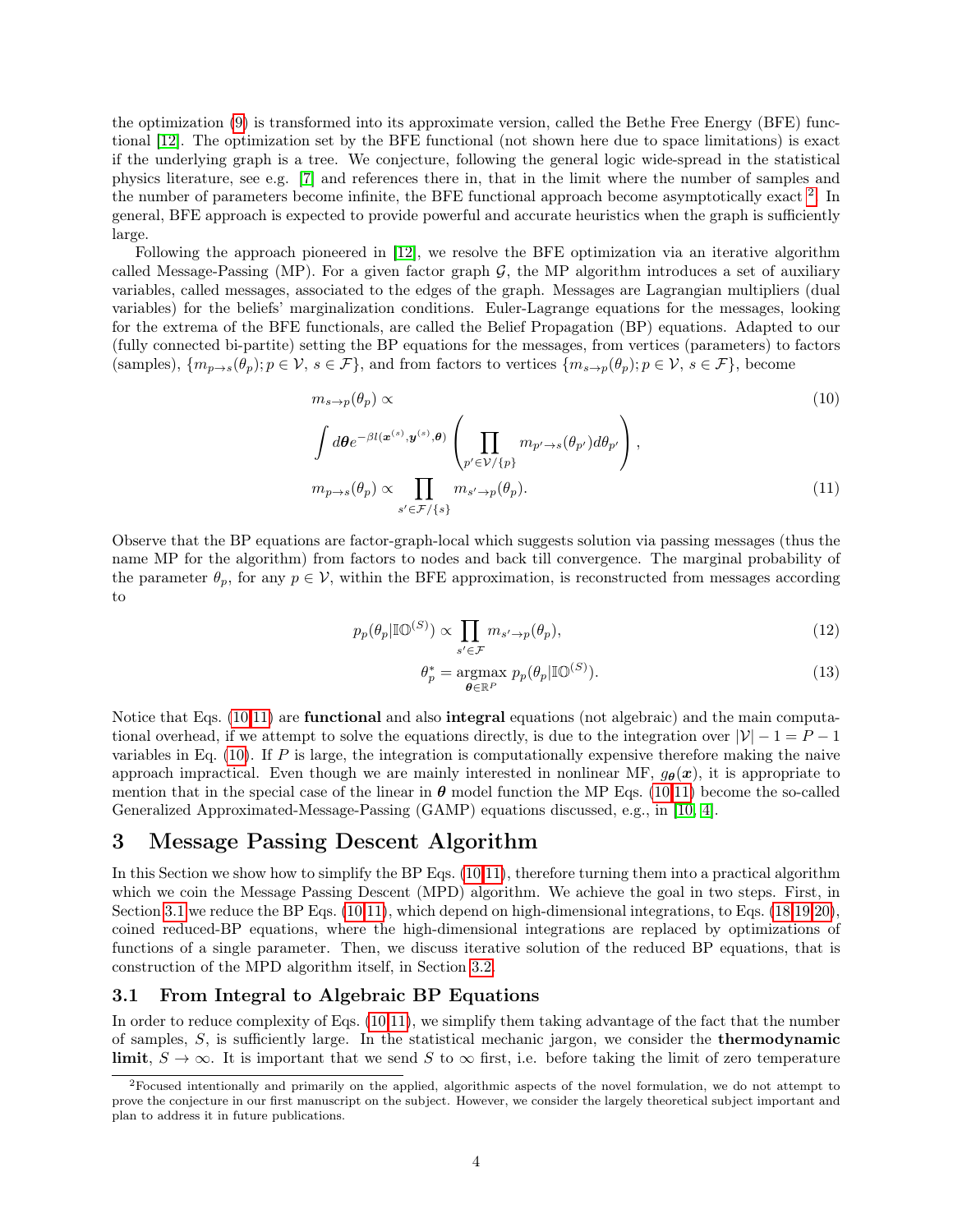(regularization parameter),  $\beta \to \infty$ , and also before considering the  $P \to \infty$  limit of the large number of the functional parameters. The assumption,  $S \gg \beta$  allows to guarantee universality of the solution, and therefore its robustness to small changes in the samples,  $\mathbb{IO}^{(S)}$ . Specifically, keeping  $\beta$  large but finite accounts for "entropic" configurations which are close to the ground state. On the other hand setting,  $S \gg P$ , aims at keeping the number of parameters (much) smaller than the number of samples to avoid over-fitting. Observe that, for all  $(s \to p) \in \mathcal{E}$ , the message  $m_{p\to s}$  in Eq. [\(11\)](#page-3-3) is a product of  $S-1$  positive functions. Therefore, keeping β finite and analyzing the case of sufficiently large S, i.e.  $S \gg \beta$ , we can utilize the Large Deviation (LD) approach:

<span id="page-4-3"></span>
$$
m_{p \to s}(\theta_p) \sim \exp(-S\beta h_{p \to s}(\theta_p)),\tag{14}
$$

where  $h_{p\to s}(\theta_p)$  is a rate (Cramér) function, depending (in the limit) only on a single parameter  $\theta_p$ . The asymptotic LD structure of  $h_{p\to s}(\theta_p)$  [\(14\)](#page-4-3) justifies the use of the Laplace method to approximate integration on the right hand side of Eq. [\(10\)](#page-3-2). This means that, for each factor  $s \in \mathcal{F}$  and vertex  $p \in \mathcal{V}$ , we approximate all the functions  $m_{p'\to s}(\theta_p')$ , with  $p' \in \mathcal{V}/\{p\}$ , appearing in the integral [\(10\)](#page-3-2), as a Gaussian distribution, centered around their maximum

$$
m_{p' \to s}(\theta_p') = \sqrt{\frac{S\beta h_{p \to s}''}{2\pi}} e^{-\frac{S}{2}\beta h_{p \to s}''(\theta_p - \theta_{p \to s}^*)^2},\tag{15}
$$

<span id="page-4-5"></span><span id="page-4-4"></span>
$$
\theta_{p' \to s}^* = \underset{\theta_p' \in \mathbb{R}}{\operatorname{argmin}} h_{p' \to s}(\theta_p') \tag{16}
$$

and  $h''_{p\to s}$  is the second derivative of  $h_{p\to s}(\theta_p)$  with respect  $\theta_p'$ , computed at  $\theta_{p'\to s}^*$ . Continue to follow the Laplace principe, for all  $s \in \mathcal{F}$  and  $p \in \mathcal{V}$ , we derive

$$
u_{s \to p}(\theta_p) = -\lim_{S \to \infty} \frac{1}{\beta S} \log (m_{s \to p}(\theta_p))
$$
  
\n
$$
\sim l_s(\theta_p, \theta_{\partial p \to s}^*) + O(1/S),
$$
  
\n
$$
\theta_{\partial p \to s}^* = (\theta_{p' \to s}^* | p' \in \mathcal{V} \setminus \{p\}),
$$
  
\n
$$
l_s(\theta) = l(\mathbf{x}^{(s)}, \mathbf{y}^{(s)}, \theta),
$$
  
\n
$$
l_s(\theta_p, \theta_{\partial p \to s}^*) = l(\mathbf{x}^{(s)}, \mathbf{y}^{(s)}, \theta)|_{\theta_{\partial p} = \theta_{\partial p \to s}^*}.
$$
  
\n(17)

Rewriting the BP equation for the logarithms of the messages, and substituting [\(16\)](#page-4-4) and [\(17\)](#page-4-5) in [\(10\)](#page-3-2) and [\(11\)](#page-3-3), we arrive at the following closed system of the asymptotic equations:  $\forall s \in \mathcal{F}, \forall p \in \mathcal{V},$ 

$$
u_{s \to p}(\theta_p) = l_s(\theta_p, \theta_{\partial p \to s}^*),\tag{18}
$$

$$
h_{p \to s}(\theta_p) = \frac{1}{S} \sum_{s' \in \mathcal{F}/\{s\}} u_{s' \to p}(\theta_p).
$$
 (19)

<span id="page-4-2"></span><span id="page-4-1"></span><span id="page-4-0"></span>
$$
\theta_{p \to s}^* = \underset{\theta_p' \in \mathbb{R}}{\operatorname{argmin}} h_{p' \to s}(\theta_p'). \tag{20}
$$

We will simplify Eqs. [\(18](#page-4-0)[,19,](#page-4-1)[20\)](#page-4-2), transitioning to the objects averaged over the samples,  $\forall p \in \mathcal{V}$ :  $\theta_p^* =$  $\operatorname*{argmin}_{p} h_p(\theta'_p), h_p(\theta_p) = \frac{1}{S} \sum_{s' \in \mathcal{F}} u_{s' \to p}(\theta_p).$  This transformation is justified because according to [\(19\)](#page-4-1),  $\breve{\theta'_{p}} \in \mathbb{R}$ 

 $h_{p\to s}(\theta_p) - h_p(\theta_p) = \frac{u_{s\to p}(\theta_p)}{S} = O(1/S)$ , and  $\theta_{p\to s}^* = \theta_p^* + O(1/S)$ , therefore resulting in replacement of the system of Eqs. [\(18](#page-4-0)[-20\)](#page-4-2) over the  $S \times P$  parameters,  $\{\theta_{p\to s}|(p, s) \in \mathcal{E}\}\,$ , by the following system of the **reduced** Belief Propagation (r-BP) equations over the P parameters  $\{\theta_{p\to s}|(p, s) \in \mathcal{E}\}\$ 

$$
u_{s \to p}(\theta_p) = l_s(\theta_p, \theta_{\partial p}^*),\tag{21}
$$

$$
h_p(\theta_p) = \frac{1}{S} \sum_{s' \in \mathcal{F}/\{s\}} u_{s' \to p}(\theta_p).
$$
 (22)

<span id="page-4-8"></span><span id="page-4-7"></span><span id="page-4-6"></span>
$$
\theta_p^* = \underset{\theta_p' \in \mathbb{R}}{\operatorname{argmin}} h_p(\theta_p'). \tag{23}
$$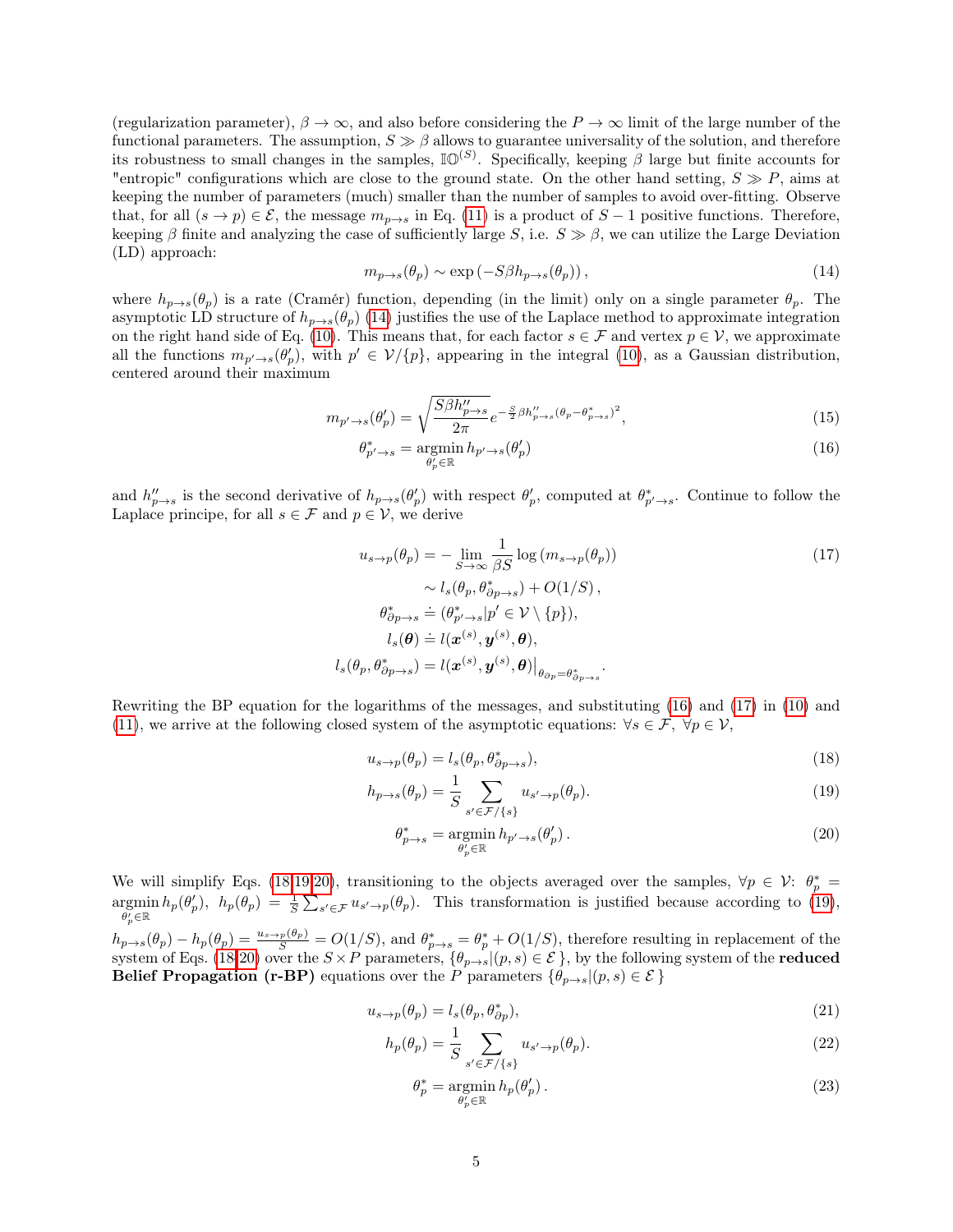It is important to emphasize that the optimizations on the right hand side of the r-BP Eqs. [\(23\)](#page-4-6) is onedimensional. However, the optimization functions are non-convex, and moreover potentially rugged, i.e. with multiple minima and maxima. Furthermore, functions on the right hand side of the Eqs. [\(23\)](#page-4-6) are dependent on each other due to the relations [\(21,](#page-4-7)[22\)](#page-4-8). Looking for ways to solve the system of Eqs. [\(23\)](#page-4-6) we need to make sure that (a) each of the  $S \times P$  optimization equations are satisfied individually, and (b) the results are syncronized.

### <span id="page-5-0"></span>3.2 Iterative solution of the r-BP Equations

We solve the r-BP equations Eqs. [\(21,](#page-4-7)[22,](#page-4-8)[23\)](#page-4-6) iteratively, exploiting the directed nature of the messages,  $u_{s\rightarrow p}$ , over the graph  $\mathcal{G}$ . This approach results in a message-passing algorithm that makes a gradual descent in the loss-function landscape toward progressively more optimal configurations of the parameters. We initialize the parameters,  $\theta_p^*$ , for all  $p \in V$ , at random. In the enabling case of the NN we choose to work with the zero mean Gaussian distribution described in [\[3\]](#page-13-5). Our Message Passing Descent (MPD) iterative implementation of the r-BP is as follows. At each iteration  $t \in [T]$ , we select a parameter  $p_t \in \mathcal{V}$  at random. Then, we update the value of  $\theta_{p_t}^{(t)}$ , utilizing Eqs. [\(21,](#page-4-7)[22,](#page-4-8)[23\)](#page-4-6), where  $\theta_{\partial p_t}^*$ , on the right-hand side is replaced with the values from the previous iteration:

$$
u_{s \to p_t}^{(t)}(\theta_{p_t}) = l_{s_t}(\theta_{p_t}, \theta_{\partial p_{t-1}}^{(t-1)}), \quad \forall s \in \mathcal{F}
$$
\n
$$
(24)
$$

$$
h_{p_{t-1}}(\theta_{p_t}) = \frac{1}{S} \sum_{s' \in \mathcal{F}/\{s_t\}} u_{s' \to p_t}(\theta_p),\tag{25}
$$

<span id="page-5-3"></span><span id="page-5-2"></span><span id="page-5-1"></span>
$$
\theta_{p_t}^{(t)} = \underset{\theta_{p_t}^{\prime} \in \mathbb{R}}{\operatorname{argmin}} h_{p_t}(\theta_{p_t}^{\prime}). \tag{26}
$$

As already mentioned, the MPD implements a global optimization. This implies that, in contrast with the GD, the local minima of the MPD are not fixed points of the iterative process. As a consequence, the rugged/glassy landscape of the LF is not a handicap to the MPD, i.e. MPD iterations will not be stuck in local minima, since the non-locality of the global optimization, at each iteration step  $t$ , allows to escape from the basin of a local minimum and explore a wider region of the configuration space. After a certain number of iterations  $T \in \mathbb{N}$  the value of the LF does not decrease appreciably any further. However, even in this regime, the configuration of the parameters  $\theta^{(t)}$  may be still far from convergence, i.e., for  $t > T$ , the updated value  $\theta_{p_t}^{(t)}$  may still deviates considerably from its previous value  $\theta_{p_t}^{(t-1)}$ . In particular, the  $\theta^{(t)}$  may not converge at all and the MPD algorithm continues indefinitely to jumps amongst different configurations with the same value of the LF. In any case, since the value of LF is the same, the resulting MF  $g[\theta^{(t)}]$ , with  $t > T$ , provide the same degree of approximation of the data-set; so we can stop the iteration regardless the convergence in configuration. The final configuration,  $\theta^T = (\theta_p^T | p \in V)$ , is the MPD algorithm output. Even though transformation from the BP Eqs. [\(10,](#page-3-2)[11\)](#page-3-3) to the iterative MPD Eqs. [\(24,](#page-5-1)[25,](#page-5-2)[26\)](#page-5-3) is a major simplification (as the multi-dimensional integration is replaced by a one-dimensional optimization), the iterative Eqs. [\(23,](#page-4-6)[21,](#page-4-7)[22\)](#page-4-8) still constitute a challenge for efficient implementation, because the remaining are functional, specifically requiring to extract at each step of the iterative procedure a function of a single parameter from multivariate functions of all the parameters. Resolving of the remaining computational challenges are discussed in the following two Sections.

## <span id="page-5-5"></span>4 MPD over PWP Functions

This Section is split in three Subsections. Section [4.1](#page-5-4) gives some additional rationale for using the Piece-Wise-Polynomial (PWP) approximation. We introduce PWP notations for the functions entering the iterative MPD Eqs. [\(24,](#page-5-1)[25,](#page-5-2)[26\)](#page-5-3) in Section [4.2.](#page-6-0) Then, we recast the MPD equations over the PWP functions in the form of the pseudo-algorithm in Section [4.3](#page-6-1) (see also the Appendix [\(A\)](#page-12-0)).

### <span id="page-5-4"></span>4.1 PWP Representation: Motivation

We focus on the case when messages are all PWP in the parameters over a finite number of sub-domains. This PWP assumption allows us to reduce the iterative MPD Eqs. [\(24](#page-5-1)[,25,](#page-5-2)[26\)](#page-5-3) to a set of algebraic relations over the set of separation points of the sub-domains (mesh) and the polynomial coefficients, corresponding to each sub-domain. Moreover, if  $h_{p_t \to s_t}^{(t)}$  is piece-wise quadratic the stationary points within each sub-domain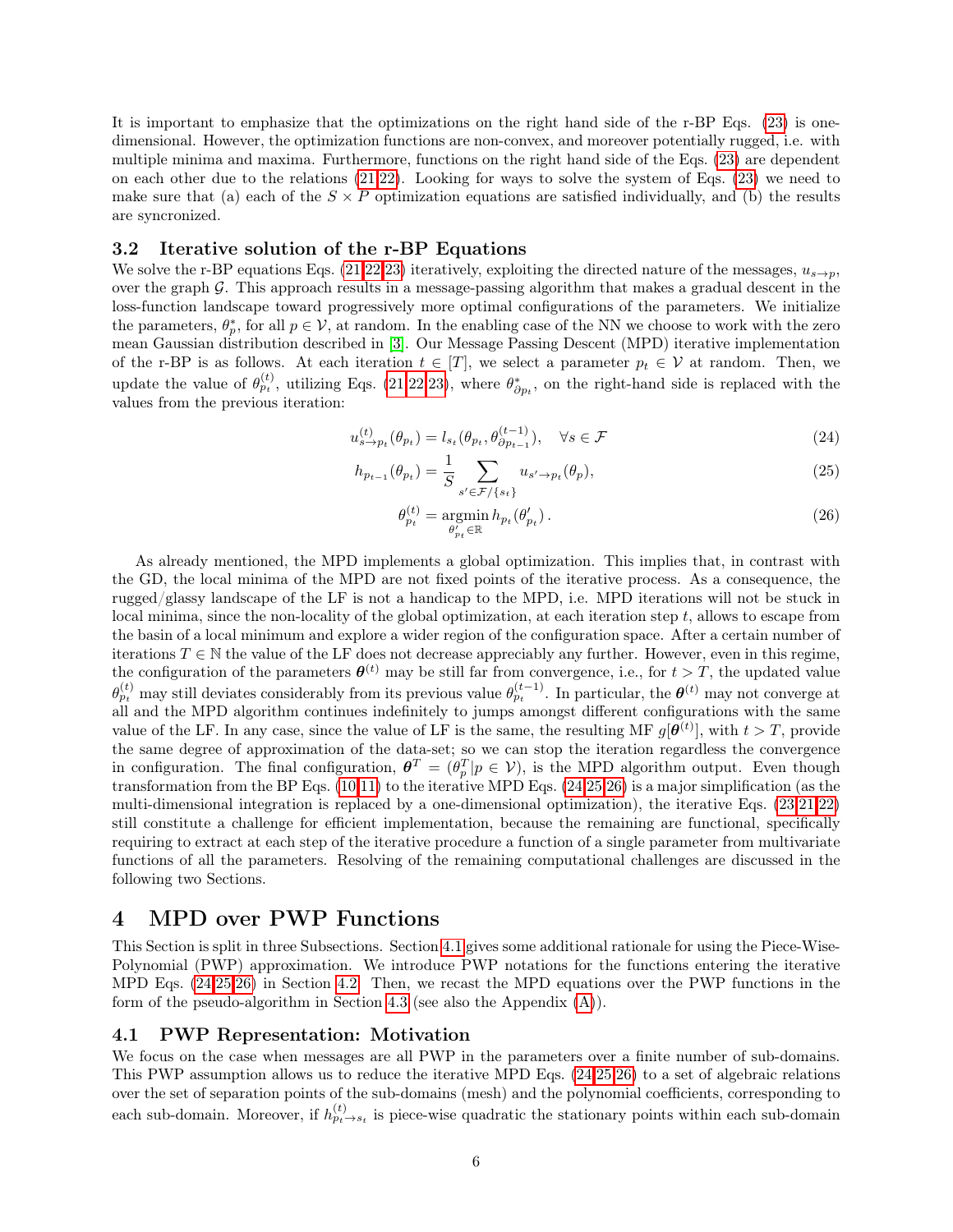can be computed exactly, by solving respective quadratic equations. The PWP assumption is exact in the case where the model function,  $g[\theta]$ , in [\(2\)](#page-1-4) is a Piece-Wise-Linear (PWL) with respect the parameter and the LL [\(4\)](#page-1-5) is at most quadratic, as in Eq. [\(5\)](#page-1-6). Otherwise, we can consider a PWP interpolation of the MF and the LF.

#### <span id="page-6-0"></span>4.2 PWP Representation: Notations

Assuming that  $l_{s_t}(\theta_p)$ , entering Eq. [\(24\)](#page-5-1), is a multi-variate PWP function of the vector of parameters,  $\theta_p$ , with a finite number of sub-domains, we arrive at the one dimensional function,  $u_{s\to p}(\theta_p)$ , of a particular parameter,  $\theta_p$ , which is also PWP over a finite number of sub-domains. (Here and below we use shortcut notations dropping, t, index for all relevant characteristics changing in iterations. We assume that the value is updated to the current t-dependent status.) Consider the following parametrization of the PWP,  $u_{s\to p}(\theta_p)$ :

$$
u_{s \to p}(\theta_p) = \sum_{r=1}^{R} \chi_{\left[\vartheta_{s \to p}^{(r)}, \vartheta_{s \to p}^{(r+1)}\right]} \left(\sum_{q=0}^{Q} c_{s \to p}^{(r,q)} \theta_p^q\right) ,\qquad (27)
$$

where we brake the domain of  $\theta_p$  into  $R + 1$  sub-domains each modeled by a polynomial of the degree  $Q$ ; boundaries of the sub-domains are described via the ordered list of real numbers,  $(\vartheta_{s\to p}^{(r)} | r \in [R+1])$ , where we also set,  $\vartheta_{s\to p}^{(1)} = -\infty$  and  $\vartheta_{s\to p}^{(R+1)} = \infty$ ;  $\chi_{\vartheta_{s\to p}^{(r)}\vartheta_{s\to p}^{(r+1)}}$ , denotes the indicator function of the sub-domain  $[\vartheta_{s\to p}^{(r)}, \vartheta_{s\to p}^{(r+1)}]$ , which is unity if the argument is within the sub-domain and zero otherwise. The PWP approximation [\(27\)](#page-6-2) of messages is described in terms of the following vectors of parameters

<span id="page-6-2"></span>
$$
\Theta_{s \to p} = \left(\vartheta_{s \to p}^{(r)} | r \in [R+1]\right),\tag{28}
$$

$$
C_{s \to p} = \left( (c_{s \to p}^{(r,0)}, \cdots, c_{s \to p}^{(r,q)}) \middle| r \in [R] \right). \tag{29}
$$

Furthermore, Eqs. [\(27](#page-6-2)[,22\)](#page-4-8) suggest that the  $h_{p\rightarrow s}$ -functions are PWP too

$$
h_p(\theta_p) = \sum_{r=1}^{SR} \chi_{\left[\vartheta_p^{(r)}, \vartheta_p^{(r+1)}\right]} \left(\sum_{q=0}^{Q} c_p^{(r,q)} \theta_p^q\right),\tag{30}
$$

characterized by the following vector of parameters

<span id="page-6-3"></span>
$$
\Theta_p = \left(\vartheta_p^{(r)} | r \in [SR+1] \right) ,\tag{31}
$$

$$
C_p = \left( (c_p^{(r,0)}, \cdots, c_p^{(r,q)}) | r \in [SR] \right). \tag{32}
$$

The PWP setup allows us to re-cast in the following the iterative MPD Eqs. [\(24,](#page-5-1)[25,](#page-5-2)[26\)](#page-5-3) in the form of an iterative algorithm which picks at each step a parameter  $p \in V$  at random and updates the value of the parameter  $\theta_p$ , within both the  $\Theta_p$  and  $C_p$  meshes. Notice, that even though our presentation of the algorithm is general, as applicable to any piece-wise-polynomial  $u$ - and  $h$ -functions entering Eqs. [\(27,](#page-6-2)[30\)](#page-6-3), actual implementation, and specifically computation of  $\Theta_{s\to p}$  and  $C_{s\to p}$ , depends explicitly on the choice of the MF [\(2\)](#page-1-4) and of the loss-function [\(3\)](#page-1-2).

### <span id="page-6-1"></span>4.3 Message Passing Descent Algorithm: Pseudo-Code

In this Subsection, we summarize and present the MPD Algorithm with the PSP messages (functions) formally and aiming to state it is the "ready to implement" form. The MPD algorithm consists of the four sub-routines – Algorithms 1-4 respectively (with Algorithms [\(5\)](#page-12-1) and [\(6\)](#page-13-6) detailed in the Appendix).

At time  $t = 0$ , we initialize parameters of the NN at random in the Algorithm [3.](#page-12-2) The distribution

| Algorithm 1 Initialization |                                                                                                   |
|----------------------------|---------------------------------------------------------------------------------------------------|
|                            | 1: $\forall p \in \mathcal{V}, \quad \theta_p \sim \mathcal{U}(-\sqrt{3\sigma}, \sqrt{3\sigma}).$ |

 $\mathcal{U}( \sqrt{3\sigma}$ ,  $\sqrt{3\sigma}$ ) is the uniform distribution, with the zero mean and the variance,  $\sigma$ . If the MF  $g[\theta]$  in [\(2\)](#page-1-4)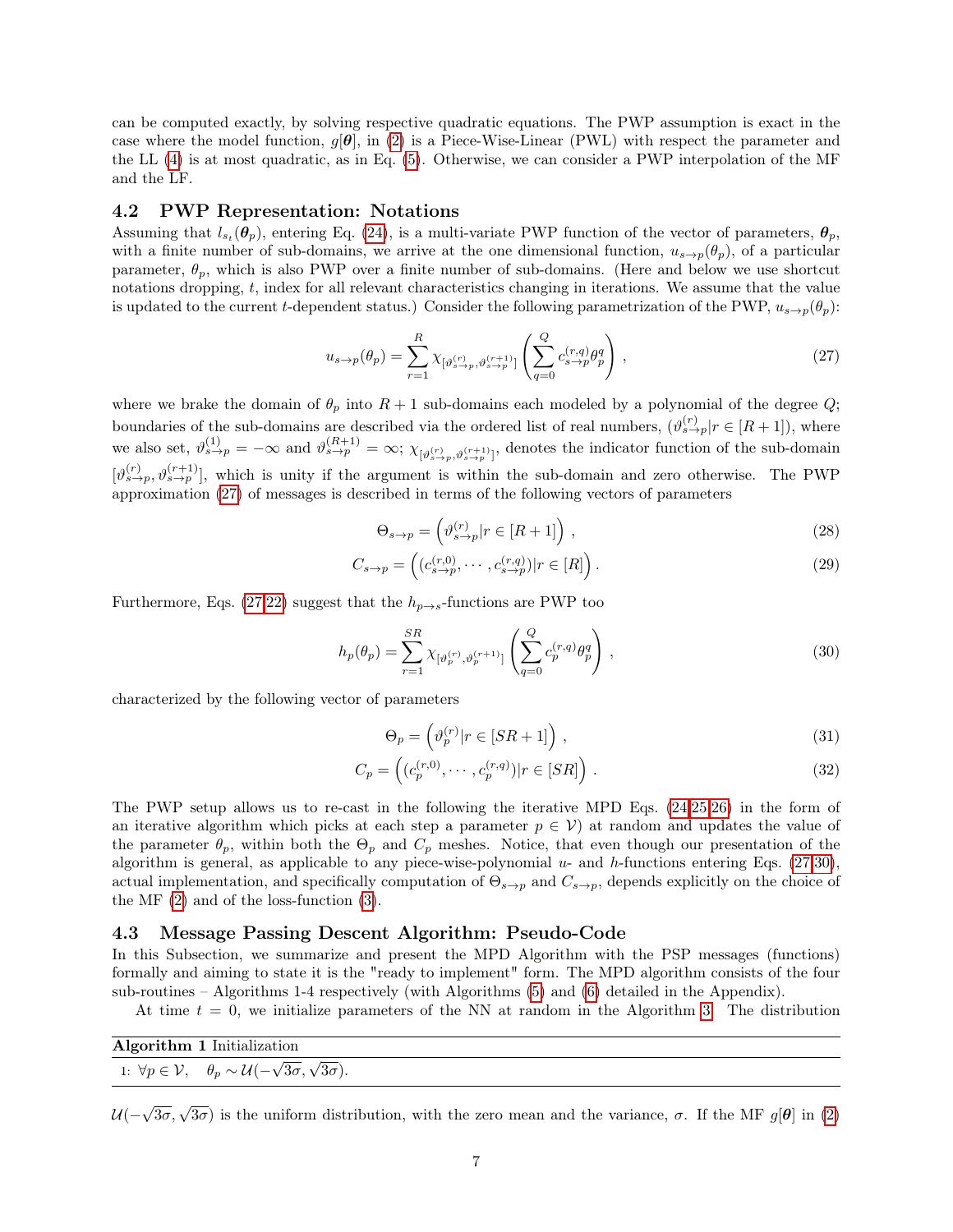is a NN, a convenient choice for  $\sigma$  is provided by the Kaiming initialization [\[3\]](#page-13-5). We brake the remainder of the MPD algorithm in three parts, constituting the main iterative step of MPD in Algorithm [4](#page-12-3) and its two sub-routines presented in the Appendix [\(A\)](#page-12-0): Algorithm 3 – subroutine MPD-SUM [\(5\)](#page-12-1)– computing  $\Theta_{p\to s}$  and  $C_{p\rightarrow s}$ , and Algorithm 4 – subroutine GLOBAL-MIN [\(6\)](#page-13-6)– executing Global one-dimensional optimization. Obtaining the mesh  $\Theta_p$  and the  $C_p$  efficiently from the collections of meshes $\{\Theta_{s\to p}|s\in\mathcal{F}\}\$  and lists of

Algorithm 2 MPD iteration:

**Input:** Initial configuration  $\boldsymbol{\theta}_p$ , data-set  $\mathbb{IO}^{(S)}$ , Output:  $\theta_p^*$ . 1: for  $t \in [T]$  do 2: Pick a vertex  $p \in \mathcal{V}$ :  $p \sim U(\mathcal{V})$ . 3:  $\forall s \in \mathcal{F}$ , compute  $\Theta_{s \to p}$  and  $C_{s \to p}$ from  $\boldsymbol{\theta}_{\partial n}^{(t-1)}$  $\overset{(t-1)}{\partial p_i}$  and the IO sample  $(\mathbf{x}^{(s)}, \mathbf{y}^{(s)})$ . 4: Compute  $\Theta_p$  and  $C_p$  from  $\{(\Theta_{s\to p}, C_{s\to p}) | s \in \mathcal{F}\}.$ 

5: Update  $\theta_p$  from  $\Theta_p$  and  $C_p$ :

{Use subroutine MPD-SUM.}

 $\theta_p \leftarrow \operatorname{argmin}_{\widehat{\theta}_p} (h_p(\theta_p)).$ {Use subroutine GLOBAL-MIN.} {Do not update other parameters.}

6: end for 7: **return** Result:  $\theta_p^* = \theta_p$ ,  $\forall p \in \mathcal{V}$ 

coefficients  $\{C_{s\to p}|s\in\mathcal{F}\}\,$ , according to Eqs. [\(22\)](#page-4-8), is the most challenging part of the MPD Algorithm. (We omit the division by  $S$ , since this correction does not affect the result of the global minimization  $(26)$ .)

Note that the mesh  $\Theta_p$ , is equal to the union of the  $\{\Theta_{s\to p}|s\in\mathcal{F}\}\$  meshes. This implies, in particular, that the left-most sub-domain of  $h_p$ , i.e.  $[\vartheta_{p\to s}^{(0)}, \vartheta_{p\to s}^{(1)}] = [-\infty, \vartheta_{p\to s}^{(1)}]$ , is a subset of all the left-most subdomains of the messages  $u_{s\to p}$ , with  $s \in \mathcal{F}$ :

$$
c_p^{(0,q)} = \sum_{s \in \mathcal{F}} c_{s \to p}^{(0,q)} \,. \tag{33}
$$

In each of the sub-domains a mesh point,  $\vartheta_p^{(r)}$ , of  $h_p$  coincides with a mesh point of  $u_{s\to p}$ , for some  $s \in \mathcal{F}$ , unless a degeneracy. In other words, for each mesh point  $\vartheta_p^{(r)}$  of  $h_p$ , there exists just one factor  $s = s(r) \in \mathcal{F}$ and a number  $r' = r'(r) \in [R]$  such that  $\vartheta_{s(r) \to p}^{(r'(r)} = \vartheta_p^{(r)}$ . The relations suggest that the coefficients  $c_p^{(r,q)}$ , for  $r \in [R]$  and  $q \in [Q]$ , satisfy

$$
c_p^{(r,q)} = c_p^{(r-1,q)} + c_{s(r)\to p}^{(r'(r),q)} - c_{s'(r)\to p}^{(r'(r)-1,q)}.
$$

Note that, at each step, the MPD algorithm updates just one parameter. As a consequence, the basic version of the MPD algorithm requires, in order to update all the parameters, at least  $O(P)$  iterations. Then, the entire computational cost of the basic MPD Algorithm [4](#page-12-3) becomes at least,  $O(Q \times R \times S \times \log(S) \times P)$ . However, and as argued below, the computational cost can be reduced significantly if we utilize a mini-batch version of the MPD.

The mini-batch implementation of the MPD algorithm consists in selecting, at each step of the Algorithm [4,](#page-12-3) a random sub-set of the data-set (so-called mini-batch), of size  $S' < S$  (called the mini-batch size). Otherwise, we simply follow all the sub-steps of the Algorithm [4,](#page-12-3) e.g. computing all the required meshes and the coefficients for the mini-batch (and not for the entire data-set). Formally, the mini-batch version of the MPD Algorithm [4](#page-12-3) consists in replacing line 3 with

3'.1: Select a random subset  $\mathcal{F}'_t \subset \mathcal{F}$  of size  $S'$ 

3'.2:  $\forall s' \in \mathcal{F}'_t$ : Compute  $\Theta_{s' \to p}$ ,  $C_{s' \to p}$  from

 $\bm{\theta}_{\partial n_{\star}}^{(t-1)}$  $\overset{(t-1)}{\partial p_t}$  and the IO sample  $(\mathbf{x}^{(s')}, \mathbf{y}^{(s')})$ and then replace line 4 with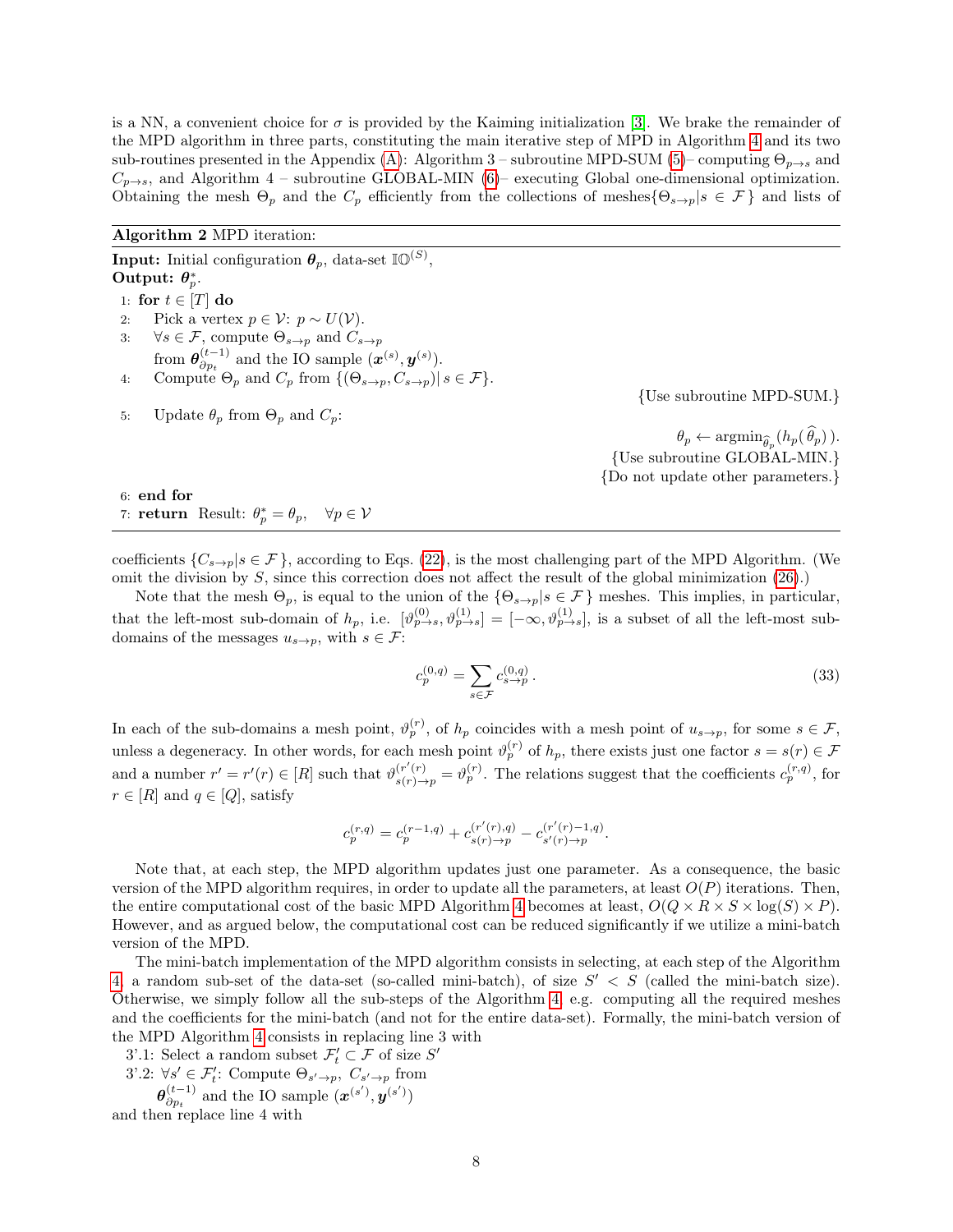4': Compute  $\Theta_p$ ,  $C_p$  from  $\{(\Theta_{s' \to p}, C_{s' \to p}) | s' \in \mathcal{F}'\}.$ 

Computational cost of these corrections is  $O(Q \times R \times S' \times \log(S'))$  and then the entire cost of the mini-batch MPD becomes  $O(Q \times R \times S' \times \log(S') \times P)$ . We choose the subsets  $\mathcal{F}'_t$ , for any integer number t':

<span id="page-8-0"></span>
$$
\mathcal{F} = \bigcup_{t=t' \lceil \frac{S}{S'} \rceil}^{(t'+1)\lceil \frac{S}{S'} \rceil - 1} \mathcal{F}'_t \tag{34}
$$

In such a way, we periodically select all the samples. We will refer to the MPD step over a mini-batch  $\mathcal{F}_t$  as the mini-batch step, and we also call the group of the  $\lceil S/S' \rceil$  consecutive steps in the union [\(34\)](#page-8-0) the batch step. Notice that the mini-batch trick improves performance only if the mini-batch size,  $S'$ , is chosen carefully. Indeed, decrease of the LF observed at each step of the basic MPD algorithm is linked to the fact that, according to Eqs. [\(21,](#page-4-7)[22\)](#page-4-8) the message function  $h_p(\theta_p)$  is the LF considered as a function of a single parameter  $\theta_p$ . However, when we replace the batch F with a mini-batch, this is no longer true, i.e.  $h_p^{\text{mini-batch}}(\theta_p) = \frac{\sum_{s' \in \mathcal{F}'} l_{s'}(\theta_p, \theta_{\partial p}^*)}{S'} \neq \frac{\sum_{s \in \mathcal{F}} l_s(\theta_p, \theta_{\partial p}^*)}{S} = h_p^{\text{batch}}(\theta_p)$ , and one arrives at the desirable asymptotic,  $h^{\text{mini-batch}} \to h^{\text{mini-batch}}$ , only in the  $S, S' \to \infty$  limit. In the next Section, devoted to Numerical Experiments, we show how a practical compromise is achieved at,  $1 \ll S' \ll S$ .

### 5 Experiments

The MPD algorithm was introduced and discussed in details in Section [4](#page-5-5) in the general case of the PWP Model Function, g, entering the parameter fitting formulation via Eq.  $(4)$  and defined in Eq.  $(2)$ . In this Section devoted to experimental testing and validation of the MPD algorithm we choose to work with the special form of the MF – a FFNN with a PWL activation function. Our choice of the loss function is the  $L_2$ , described in Eq. [\(5\)](#page-1-6). For a FFNN with one layer, we are able to compute the exact list of coefficients and the mesh analytically, and thus efficiently. Therefore, this Section, dedicated to the experiments in the aforementioned setting is split in two Subsection. We describe the PWL structure of the FFNN in Section [5.1.](#page-8-1) Our numerical experiments, describing a mini-batch version of the Algorithm [4](#page-12-3) are presented in Section [5.2.](#page-9-0)

#### <span id="page-8-1"></span>5.1 PWL structure of FFNN

We substitute the general MF, g (defined in Eq. [\(4\)](#page-1-5) as a function that applies to the vector,  $x \in \mathcal{X}$ ) by a FFNN,  $NN : \mathcal{X} \longrightarrow \mathcal{Y}$ , which is a nested composition of functions represented by alternating linear and non-linear layers (of functions). Let  $N$  be the depth of the FFNN, where the input layer and the output layer are labeled by 0 and N respectively. Let  $f : \mathbb{R} \longrightarrow \mathbb{R}$  be the activation function (AF), which we choose to be (without loss of generality) a PWL function; let  $d_n$  be the width of the n−th layers, with  $0 \leq n \leq N$ . Within this notation, each input vector  $x^{(s)}$  has the dimension  $d_{\text{in}} = d_0$  and each output vector  $y^{(s)}$  has the dimension  $d_{\text{out}} = d_N$ . The FFNN activation function,  $g(\mathbf{x}^{(s)}) \to \mathbf{NN}(\mathbf{x}^{(s)})$ , can be formally stated in terms of the following recurrence

<span id="page-8-4"></span>
$$
\boldsymbol{z}_0^{(s)} \doteq \boldsymbol{x}^{(s)} \in \mathbb{R}^{d_0},\tag{35}
$$

<span id="page-8-3"></span><span id="page-8-2"></span>
$$
\widetilde{\mathbf{z}}_n^{(s)} \doteq \widehat{w}_n \mathbf{z}_{n-1}^{(s)} + \mathbf{b}_n \in \mathbb{R}^{d_n}, \quad (0 < n < N) \tag{36}
$$

<span id="page-8-5"></span>
$$
\mathbf{z}_n^{(s)} \doteq f(\widetilde{\mathbf{z}}_n^{(s)}) \in \mathbb{R}^{d_n}, \quad (0 < n < N), \tag{37}
$$

where the AF, f, acts component-wise;  $\hat{w}_n$  is a  $d_{n-1} \times d_n$  matrix with components  $(w_{nd'd''}, d' \in [d_n], d'' \in$  $[d_{n-1}]$  (the weights); and  $b_n$  is a  $d_n$ -component vector,  $(b_{n1}, \dots, b_{nd_n})$ , (of the biases). Let us use W and B for the lists of all the weights and biases respectively, and  $\mathcal{W}_n$  and  $\mathcal{B}_n$  for the lists of weights and biases of the layer  $n \in [N]$ . Then the FFNN is

$$
\mathbf{NN}\left[\boldsymbol{\theta}=(\mathcal{W},\mathcal{B})\right](\boldsymbol{x}^{(s)})\doteq\widetilde{\boldsymbol{z}}_{N}^{(s)}\doteq\widehat{w}_{N}\boldsymbol{z}_{N-1}^{(s)}+\boldsymbol{b}_{N}.\tag{38}
$$

Since the space of the PWL function is closed over linear transformations, as in Eq. [\(36\)](#page-8-2), and over the composition transformations, as in Eq.  $(37)$  with a PWL function f, the combination of the two operations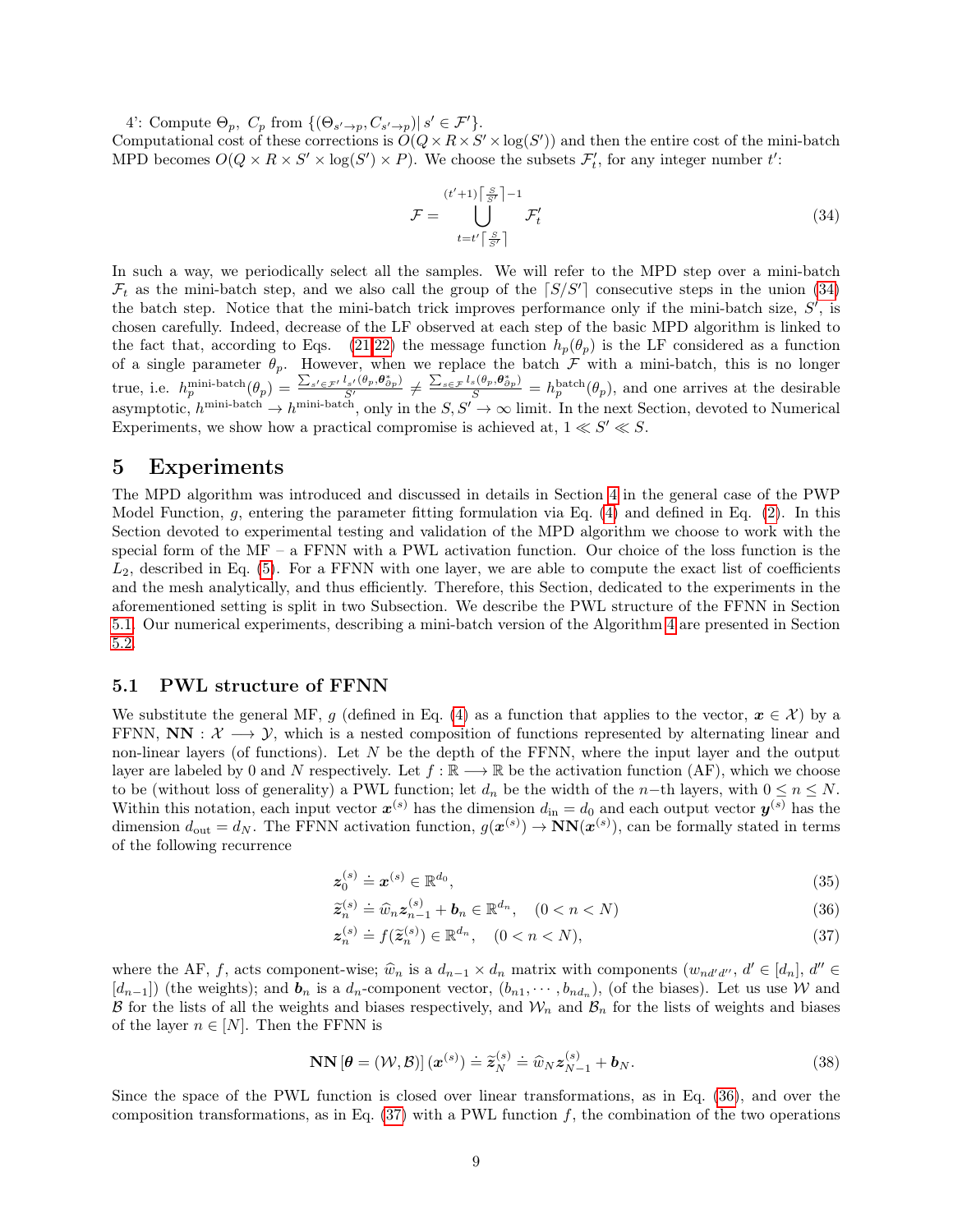applied sequentially, as in Eqs. [\(35,](#page-8-4)[36,](#page-8-2)[37,](#page-8-3)[38\)](#page-8-5), results in the PWL model function and our task becomes to compute it efficiently. Let us recall that due to the factorized nature of the MDP construction, presented above, we need to have an efficient way of evaluating the  $u$ -message functions, defined in Eq. [\(21\)](#page-4-7), as a function of a particular parameter,  $\theta_p \in W_n \times \mathcal{B}_n$ , when all other parameters are fixed (to their current values in the process of the MDP execution) and do it for a particular sample, s. In the case of the FF-NN  $(38)$  and of the  $l_2$  loss function  $(5)$ , the respective expression becomes

<span id="page-9-2"></span>
$$
u_{s \to p}(\theta_p) = \left| \boldsymbol{y}^{(s)} - \tilde{\boldsymbol{z}}_{N,d}^{(s)}(\theta_p) \right|^2, \tag{39}
$$

where the dependence on  $\theta_p$ , enters implicitly via the recurrence according to Eqs. [\(35,](#page-8-4)[36,](#page-8-2)[37](#page-8-3)[,38\)](#page-8-5). The structure of the NN, just presented, makes it obvious that the z values at the hidden nodes (current readings of the neurons),  $\tilde{z}_{n'd'}^{(s)}$  and  $z_{n'd'}^{(s)}$ , with  $n' > n$  and  $d' \in [d_{n'}]$ , are PWL functions of  $\theta_p$ , while for  $n' < n$ , they are independent of  $\theta_p$ . In order to represent  $\tilde{z}_N^{(s)}$  as a PWL function of  $\theta_p$  in the standard form, i.e. compute its coefficients and mesh (see e.g. the right-hand-side of Eq.  $(27)$  with  $\dot{Q} = 1$ ), we need to analyze the linear combination [\(36\)](#page-8-2) and the composition [\(37\)](#page-8-3) of the PWL functions acting on the values of  $z$  from the preceding layer. We start the analysis from the linear combination and split it into three parts: multiplication on the weights, sum over the rows and addition of the biases. We act by induction: set  $n' > n$  and assume that the mesh and the coefficients are already constructed for the layer  $n' - 1$ . Let us create the matrix of the PWP functions,  $(w_{n'd'd''}z_{n'-1,d'}^{(s)}[\theta_p], d' \in [d_n], d'' \in [d_{n-1}])$ , where obviously,  $w_{n'd'd''}z_{n'-1,d'}^{(s)}[\theta_p]$ , has the same mesh as  $z_{n'-1,d'}^{(s)}[\theta_p]$  and the coefficients extracted from,  $z_{n'-1,d''}^{(s)}[\theta_p]$ , multiplied by  $w_{n'd'd''}$ . Next, we compute the mesh and the coefficients of the sum over the rows  $\sum_{d'' \in [d_{n'-1}]} w_{n'd'd''} z^{(s)}_{n',d''} [\theta_p]$ , by applying the Algorithm [\(5\)](#page-12-1) in the Appendix to the vector of the PWL functions,  $(w_{n'd'd''} z_{n'-1,d''}^{(s)} [\theta_p], d'' \in [d_{n'-1}]).$ We finally add the bias  $b_{d'd''}$  to the 0-degree coefficients, thus arriving at the respective expression for the mesh and for the coefficients of  $\tilde{z}_{n',d'}^{(s)}[\theta_p]$ . Let us now consider the respective functional composition [\(37\)](#page-8-3). Boundaries of the linear sub-domains of the composition are found by solving

<span id="page-9-1"></span>
$$
\forall n' > n, \ \forall d' \in [d_{n'}]: \ \widetilde{z}_{n',d'}^{(s)}[\theta_p] = 0. \tag{40}
$$

The sorted union of the solutions of [\(40\)](#page-9-1) and the mesh of  $\tilde{z}_{n',d'}^{(s)}[\theta_p]$  produce the desired mesh for the PWL,  $z_{n',d'}^{(s)}[\theta_p]$ . The exact coefficients are found computing,  $z_{n',d'}^{(s)}[\theta_p]$ , at the points of the mesh and connecting any nearest neighbor pairs of points via a linear function. Repeating the three step process inductively , till  $n' = N - 1$ , results in the desired construction of the standard PWL representation for  $\tilde{z}_{N,d}^{(s)}(\theta_p)$  in Eq. [\(39\)](#page-9-2). Notice that Eq. [\(40\)](#page-9-1) may have a separate solution in each sub-domain of  $\tilde{z}_{n',d'}^{(s)}[\theta_p]$ . This means that the composition may double the number of points of the mesh. Accounting for the fact that the linear combination of PWL is described by a union of meshes we estimate that the number of sub-domains for each,  $z_n^{(s)}$ , is  $R_n \sim 2d_{n-1}R_{n-1}$ , i.e. it grows exponentially with N, making exact computations prohibitively expansive for the case of a deep NN, where  $N \gg 1$ . We postpone discussion of an approximate evaluation of the PWL FWNN with large number of layers to future publications, and describe in the next Subsection our experiments with one layer, where FWNN and its derivatives are evaluated efficiently and analytically, according to the construction which we have just completed presenting in this Subsection.

#### <span id="page-9-0"></span>5.2 Numerical Experiments

Here we report results of our numerical experiment comparing MPD training with the state-of-the-art GD training on the example of the FFNN with one hidden layer. The experiments were implemented in PyTorch [\[8,](#page-13-7) [9\]](#page-13-8). The activation functions (in the non-linear sub-layer) are leaky versions of the "hard tanh" function,

$$
f(x) = \begin{cases} \alpha x + \text{sign}(x)(1 - \alpha), & |x| > 1, \\ x, & |x| \le 1 \end{cases} \tag{41}
$$

with  $\alpha = 0.01$ . (The leaky component with small slope at  $|x| > 1$  is beneficial for convergence of all the training algorithms considered.) We work with the mean square error  $(L_2)$  loss-function (correspondent to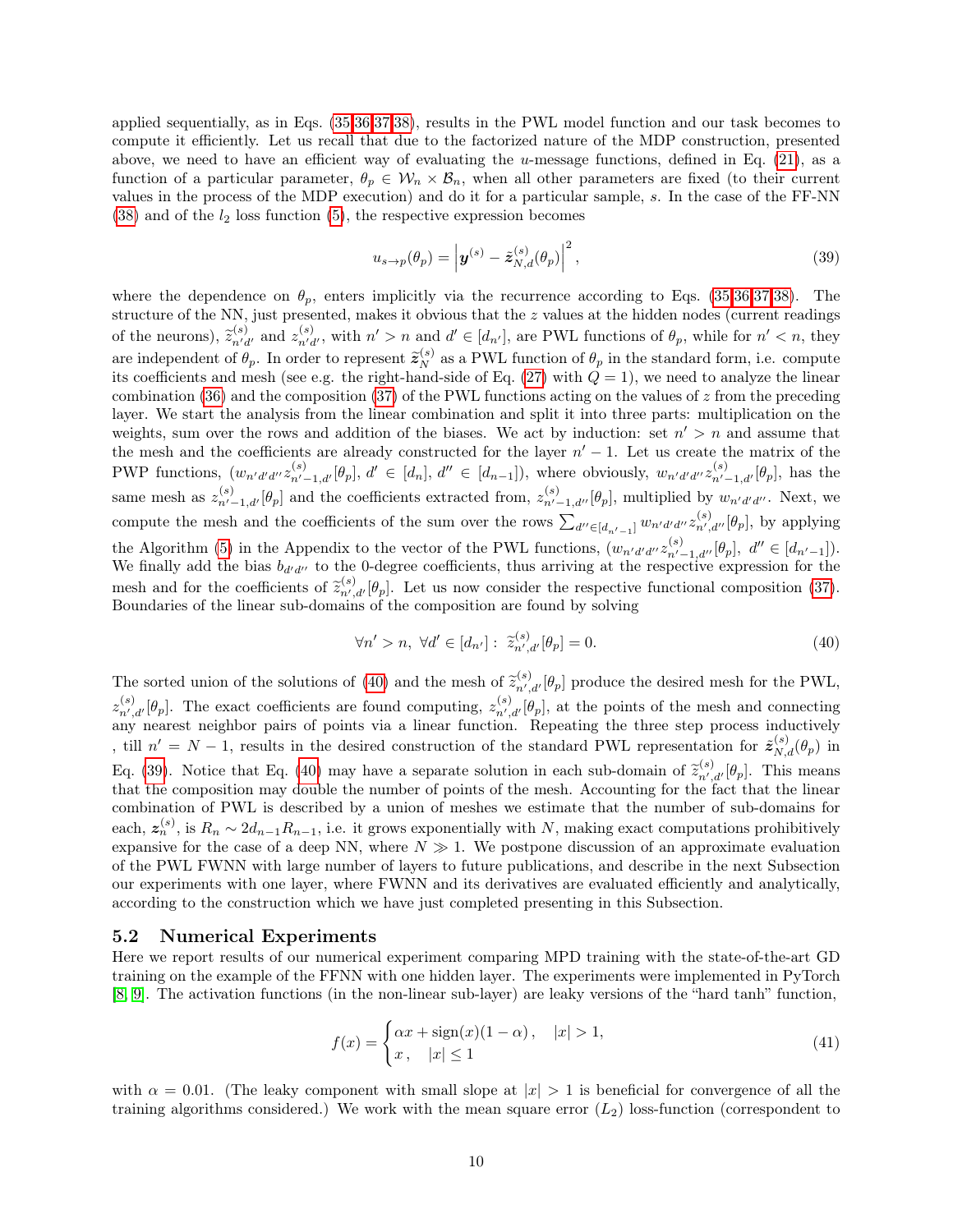

<span id="page-10-0"></span>Figure 2: Comparative analysis of MPD, Adam and NAG: dependence of the LF, shown on the y axis, on the number of iterations (each associated with a new batch), shown on the x axis. For MPD we show the training loss (MPD) and the validation loss (MPD validation).

the standard regression setting). We have selected for this experiment a subset of the 3D Road Network (of North Jutland, Denmark) data-set [\[5\]](#page-13-9), from the UCI Machine Learning repository [\[2\]](#page-13-0), containing 50929 samples over the region with the total area of,  $10\times7 km^2$ . This particular subregion is chosen for its roughness (containing a number of irregular patterns) thus (conjectured) leading to a sufficiently rough loss-function parameter landscape containing multiple minima, saddle-points and maxima. Each sample in this data set is represented via the input — two dimensional vector  $(d_0 = 2)$  of the longitude and latitude of the street crossings within a two-dimensional network of roads — and the output – one dimensional vector representing respective vertical elevations  $(d_{\text{out}} = 1)$ . The samples are modified to guarantee zero mean and unit variance. We use 80% of samples for training and the remaining 20% for validation.

Width, i.e. number of neurons, in the (only) hidden layer of the NN is  $d_1 = 500$ , therefore resulting in the  $S = 2001$  parameters. We juxtapose the MPD algorithm to the Adam algorithm [\[6\]](#page-13-10) and to the Nesterov Accelerated Gradient (NAG) algorithm [\[11\]](#page-14-1), which are arguably the two most popular state-ofthe-art iterative algorithm of the Gradient Descent (GD) type utilized to train NNs. Comparing the three methods we use the mini-batch optimization for all. The two GD methods yields the best performance when the mini-batch size is 256 and the learning rate is  $10^{-3}$ . The best performance of the MPD algorithm is attained when the min-batch is 2048. After the initial  $t = 200$  iterations, we progressively increase the mini-batch size (following the standard guidance for reducing fluctuations in the LF). It is worth noting that, in general, the MPD algorithm requires a much larger mini-batch size then GD methods. This is due to the fact that random fluctuations, originating from the small mini-batch size, may help the GD algorithm to escape from the basin of a local minimum, and thus reach a better configuration. In contrast, the randomness may cause the global minimization sub-routine (see Algorithm [\(6\)](#page-13-6) in the Appendix) to fail. In this regards, mini-batching is used in the case of MPD solely for speeding it up.

Results of our experiments are reported in Fig. [2,](#page-10-0) showing dependence of the LF on the number of batch steps. In this (intentionally chosen) case of the data with sufficiently rugged parameter landscape we confirm our theoretical assertion: the MPD algorithm, making non-local steps, outperforms Adam and NAG, which both rely on the GD guidance – thus local by-design.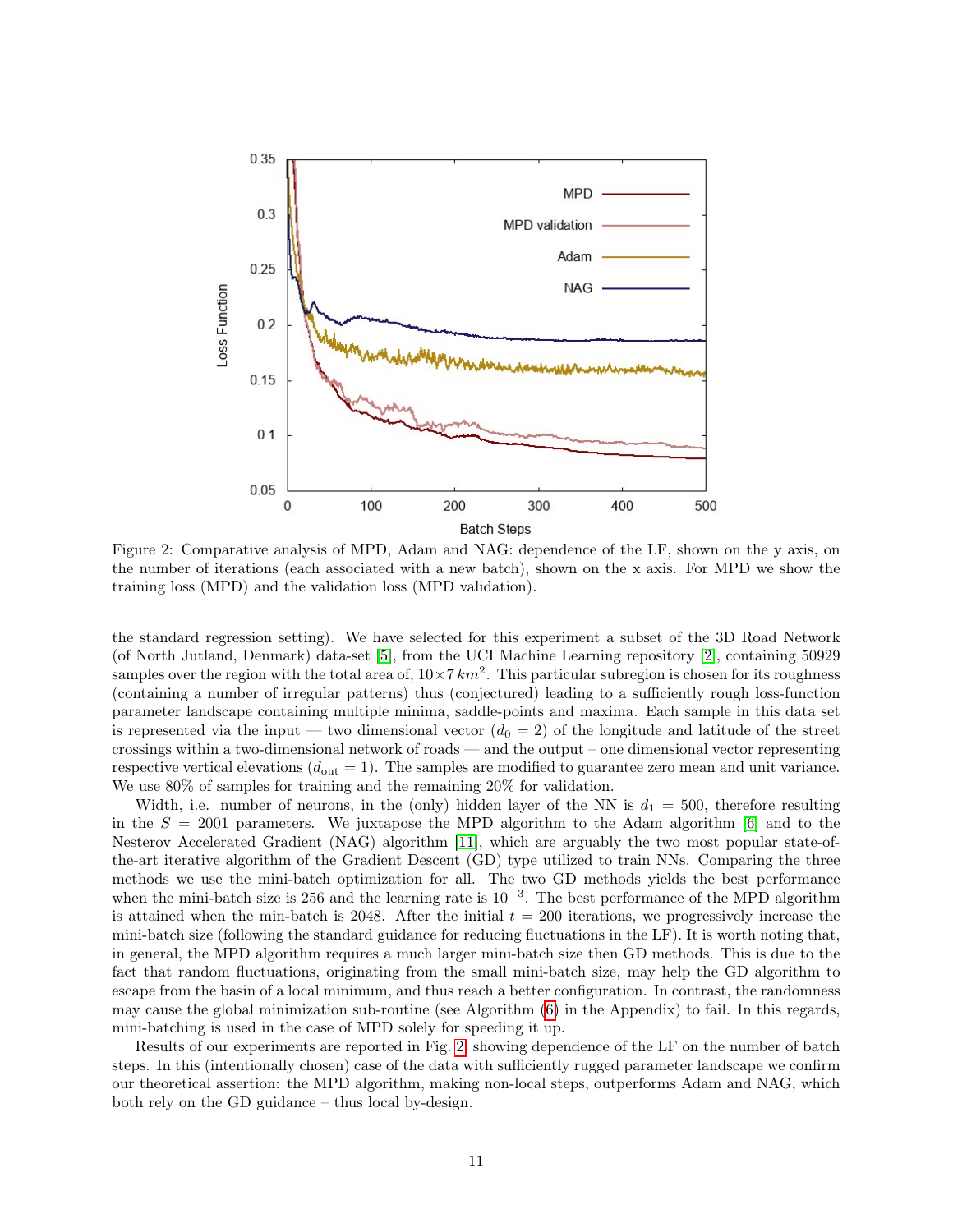# 6 Conclusions and Path Forward

We proposed a new optimization algorithm which applies to a wide class of optimization problems in ML, e.g. training of NNs, where we ought to fit data with a parameterized Model Function (MF) mapping input to the output. The most successful training algorithms in ML achieve the task of minimizing the loss function via a Gradient Descent. At each step, GD like algorithms update all the vector of parameters evaluating the gradient of the LF at the current, i.e. local, value of the vector via automatic differentiation. In a stark contrast with the state-of-the-art approach our newly suggested MPD algorithm advances resolving the LF optimization globally. Moreover, this critical optimization step is done efficiently optimizing over each of the parameters sequentially, evaluating each of the single-parameter optimizations analytically. Ability to take global steps, thus avoiding trapping in undesirable local minima of the loss function landscape, and make the steps analytically are the two major advantages of the MPD algorithm over the GD like algorithms. These advantages of the MPD over the Adam algorithm (most practically successful algorithm of the GD type) are confirmed in experimental tests done on examples of training FFNN with one and two hidden layers.

The MPD algorithm was derived in the manuscript in steps:

- First, we state the general data fitting problem as a Graphical Model;
- Second, we derive the Belief Propagation equations describing the process of training;
- Third, we simplify the BP equations, which are functional, integral equations, to their reduced form, r-BP, taken advantage of the Large Deviation approach justified in the limit when the number of samples is significantly larger than then number of parameters (and both are large);
- Fourth, the r-BP equations are translated into iterative equations of the MPD algorithm requiring, at each step of the iteration process, to evaluate one dimensional optimization over a single parameter, fixing dependence of the MF on the other parameters fixed to their current value;
- Fifth, to make evaluation of the one dimensional optimization analytic we consider the case of the MF represented as a Piece-Wise-Polynomial (PWP) function, including many NN examples, e.g. described by FFNN, Convolutional Neural Networks, Graphical Neural Networks with PWP activation functions;
- Six, to show practical utility of the MPD algorithm, that is algorithmic advantage when evaluated against the state-of-the-art algorithm of the GD type, we experiment with examples of FFNN with one- and two- hidden-layers, LeakyReLU activation functions and  $L_2$ -loss function; These cases are special, as resulting in the PWL representation for the MF, then allowing analytic evaluation of the aforementioned single-parameter optimizations within the MPD algorithm.

It is important to emphasize that, since the MPD algorithm depends on evaluating a one dimensional but global optimization at each of its elementary steps, the algorithm may cycle and fail to reach the actual minimum of the LF. This translates into the expectation that the GD-based algorithms, originally designed for convex optimizations, will outperform the MPD algorithm. Putting it differently, the MPD algorithm is designed to deal with the most difficult data fitting problems characterized by a very rugged landscape, where more traditional GD-based algorithms fail to advance and are trapped in a local minimum.

We plan to advance ideas put together in this manuscript in a number of directions, in particular we are working on (a) extending MPD algorithms to the case of Deep Learning by approximating the singleparameter message functions as PWL; (b) testing the MPD algorithm on other examples, e.g. of Convolutional NN, Graphical NN, and other; (c) exploring other DF applications where locality of the training steps is expected to be a handicap, in particular of the type encountered in DL schemes which are dominated by rare, and possibly adversarial, samples.

## Acknowledgements

This work was partially supported by M. Chertkov startup and LANL sub-contract to UArizona on "Machine Learning for Turbulence".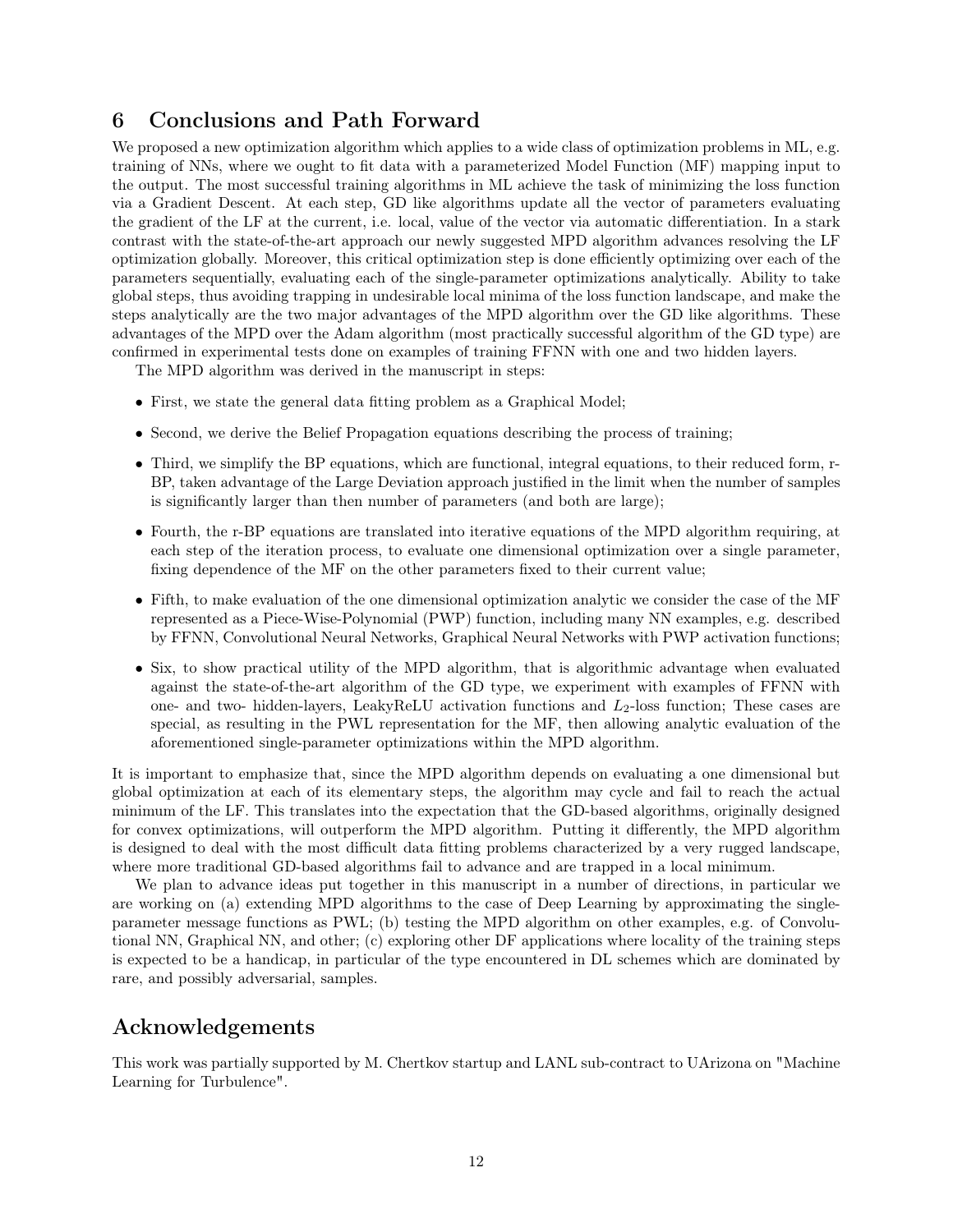# <span id="page-12-0"></span>A Details of the Message Passing Descent Algorithm

In the following, we present an explicit pseudo-code that implements the MPD Algorithm discussed in the main part (Section [4\)](#page-5-5) of the Manuscript.

#### <span id="page-12-2"></span>Algorithm 3 Initialization

1:  $\forall p \in \mathcal{V}, \quad \theta_p \sim \mathcal{U}( \sqrt{3\sigma}, \sqrt{3\sigma}$ ).

### <span id="page-12-3"></span>Algorithm 4 MPD iteration:

**Input:** Initial configuration  $\boldsymbol{\theta}_p$ , data-set  $\mathbb{IO}^{(S)}$ , Output:  $\theta_p^*$ . 1: for  $t \in [T]$  do 2: Pick a vertex  $p \in \mathcal{V}: p \sim U(\mathcal{V}).$ 3:  $\forall s \in \mathcal{F}$ , compute  $\Theta_{s \to p}$  and  $C_{s \to p}$  from  $\boldsymbol{\theta}_{\partial p_i}^{(t-1)}$  $\vartheta_{p_t}^{(t-1)}$  and the IO sample  $(\boldsymbol{x}^{(s)}, \boldsymbol{y}^{(s)})$ . 4: Compute  $\Theta_p$  and  $C_p$  from  $\{(\Theta_{s\to p}, C_{s\to p}) | s \in \mathcal{F}\}.$ {Use subroutine MPD-SUM (Algorithm 3).} 5: Update  $\theta_p$  from  $\Theta_p$  and  $C_p$ :  $\theta_p \leftarrow \operatorname{argmin}_{\widehat{\theta}_p}(h_p(\theta_p)).$ {Use subroutine GLOBAL-MIN (Algorithm 4). Do not update other parameters.} 6: end for

7: **return** Result:  $\theta_p^* = \theta_p$ ,  $\forall p \in \mathcal{V}$ 

In the following, e.g. in Algorithm [5,](#page-12-1) we use the shortcut notation,  $c_p^{(r-1)}$ , for the list of  $Q+1$  coefficients of the function  $h_p$  corresponding to the sub-domain r. The function, sort ( $\cdot$ ), in the line #2 of the Algorithm

#### <span id="page-12-1"></span>Algorithm 5 Subroutine MPD-SUM

Input:  $\Theta_{\partial s \to p}$ ,  $C_{\partial s \to p}$ **Output:**  $\Theta_p$ ,  $C_p$ 1: Define  $\delta c_{s\to p}^{(r)} = c_{s\to p}^{(r)} - c_{s\to p}^{(r-1)}$ ,  $\forall s \in \mathcal{F}, r \in [R]$ . 2: **Define**  $\mathcal{Z} = \operatorname*{sort}_{\text{1st el.}} \bigcup_{s \in \mathcal{F}} \left( \left( \vartheta_{s \to p}^{(r)}, \delta c_{s \to p}^{(r)} \right) \Big|, r \in [R] \right)^3$  $\mathcal{Z} = \operatorname*{sort}_{\text{1st el.}} \bigcup_{s \in \mathcal{F}} \left( \left( \vartheta_{s \to p}^{(r)}, \delta c_{s \to p}^{(r)} \right) \Big|, r \in [R] \right)^3$ 3: Define  $\mathcal{Z}_0 = \Big( \mathcal{Z}[1,1],\ \sum \Big)$ s∈F  $\delta\bm{c}_{s\rightarrow p}^{(1)}\Big)$  $\{\mathcal{Z}[1,1]$  is the first element of the first sub-list of  $\mathcal{Z}\}$ 4: for  $r \in [S(R-1)]$  do 5: **Define**  $\vartheta_p^{(r)} = \mathcal{Z}[r,1]$ 6: Define  $\boldsymbol{c}_{p}^{(r)}=\boldsymbol{c}_{p}^{(r-1)}+(\mathcal{Z}[r,2],\cdots,\mathcal{Z}[r,Q+2])$ 7: end for  $\text{ 8: return }\Theta_p=\left\{\vartheta_p^{(r)} \big| r\in [SR]\right\} \text{ and } C_p=\left\{\bm{c}_p^{(r)} \big| r\in [SR]\right\}$ 

[5](#page-12-1) sorts the elements of the list in the ascending order:

sort 
$$
\bigcup_{s \in \mathcal{F}} \left( \left( \vartheta_{s \to p}^{(r)}, \delta c_{s \to p}^{(r,0)}, \cdots, \delta c_{s \to p}^{(r,q)} \right) \middle| r \in [R] \right) = \left( \left( \vartheta_{s_k \to p}^{(r_k)}, \delta c_{s_k \to p}^{(r_k,0)}, \cdots, \delta c_{s_k \to p}^{(r_k, q)} \right) \middle| k \in [SR] \right)
$$

where,  $\forall k \leq k' : \vartheta_{s_k \to p}^{(r_k)} \leq \vartheta_{s_{k'} \to p}^{(r_{k'})}$ .

The ordering operation in the line 2 of the Algorithm [5](#page-12-1) is the most time-consuming operation, with the cost  $O(R \times S \log(R \times S))$ . The cost of evaluating the sum in the line 3 and of running line 4 is  $O(Q \times R \times S)$ .

The global minimization step,  $\theta_{p_t}^{(t)} = \operatorname*{argmin}_{p_t} h_{p_t}(\theta_{p_t}'),$  see also Eq. (23) or Eq. (26) of the main manuscript,  $\widetilde{\theta_{p_t}'} \in \mathbb{R}$ 

is obtained by, first, computing analytically the minimum in each of the sub-domains and then selecting the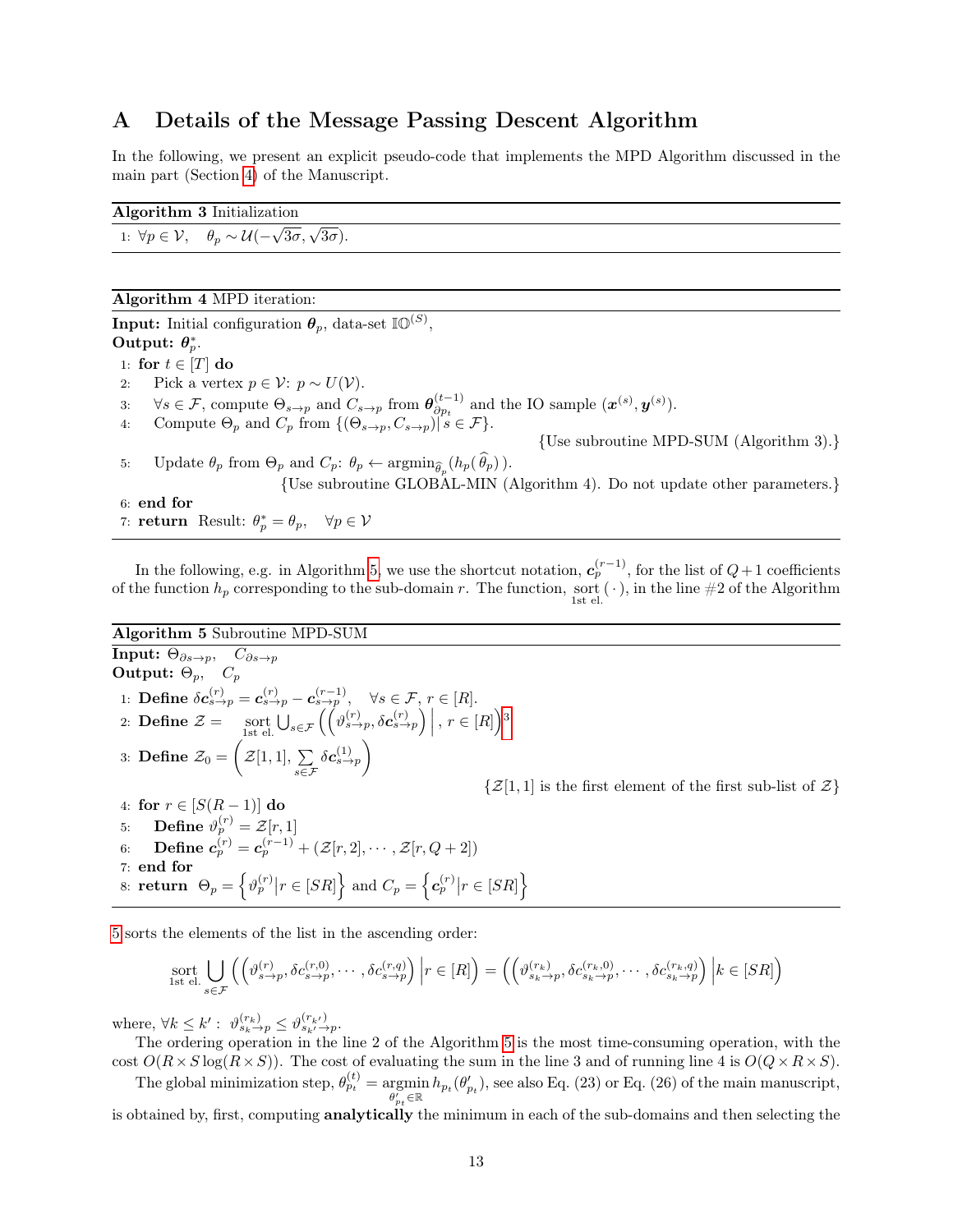<span id="page-13-6"></span>Algorithm 6 Subroutine GLOBAL-MIN

**Input:**  $\Theta_p$ ,  $C_p$  $\textbf{Output: } \operatornamewithlimits{argmin}_{\theta_p \in \mathbb{R}} h_p(\theta_p), \quad \min_{\theta_p \in \mathbb{R}} h_p(\theta_p)$  $\boldsymbol{\theta}_p\!\in\!\mathbb{R}$ 1:  $\forall r \in [R], \quad \epsilon^{(r)} = \text{argmin}$  $\theta_p \in [\vartheta_p^{(r)}, \vartheta_p^{(r+1)}]$  $h_p(\theta_p)$ 2: **Define**  $\mathcal{E} = \left( \left( \epsilon^{(r)}, \sum_{q=0}^{Q} c_p^{(r,q)} (\epsilon^{(r)})^q \right) \middle| r \in [R] \right)$ 3: return  $\min_{2nd \text{ el.}} \mathcal{E}$ 

global minimum from the list of the sub-interval minima. Computational cost of the Alg. [6](#page-13-6) is proportional to the number of sub-domains in the h-functions times the degree of the polynomial in the sub-domains (assumed the same in all the sub-domain), therefore resulting in the overall estimate,  $O(Q \times S \times R)$ .

According to the definition,  $u_{s\to p}(\theta_p) = l_s(\theta_p, \theta_{\partial p}^*)$ , see also Eq. (21) or Eq. (24) of the main manuscript, the (vectors of) coefficients,  $\Theta_{s\to p}$ ,  $C_{s\to p}$ , as well as the number R, depend implicitly on the parameters  $\theta_{\partial p}^*$ , therefore requiring re-computation at any step/update of the training process.

# References

- <span id="page-13-1"></span>[1] Casey Chu, Jose Blanchet, and Peter Glynn. Probability functional descent: A unifying perspective on GANs, variational inference, and reinforcement learning. In Kamalika Chaudhuri and Ruslan Salakhutdinov, editors, Proceedings of the 36th International Conference on Machine Learning, volume 97, pages 1213–1222, 2019.
- <span id="page-13-0"></span>[2] Dheeru Dua and Casey Graff. UCI machine learning repository, 2017.
- <span id="page-13-5"></span>[3] K. He, X. Zhang, S. Ren, and J. Sun. Delving deep into rectifiers: Surpassing human-level performance on imagenet classification. In 2015 IEEE International Conference on Computer Vision (ICCV), pages 1026–1034, 2015.
- <span id="page-13-4"></span>[4] Adel Javanmard and Andrea Montanari. State evolution for general approximate message passing algorithms, with applications to spatial coupling. Information and Inference, 2, 11 2012.
- <span id="page-13-9"></span>[5] Manohar Kaul, Bin Yang, and Christian S. Jensen. Building accurate 3d spatial networks to enable next generation intelligent transportation systems. In Proceedings of the 2013 IEEE 14th International Conference on Mobile Data Management - Volume 01, MDM '13, page 137–146, USA, 2013. IEEE Computer Society.
- <span id="page-13-10"></span>[6] Diederik Kingma and Jimmy Ba. Adam: A method for stochastic optimization. International Conference on Learning Representations, 12 2014.
- <span id="page-13-2"></span>[7] M Mezard, G Parisi, and M Virasoro. Spin Glass Theory and Beyond. WORLD SCIENTIFIC, 1986.
- <span id="page-13-7"></span>[8] Adam Paszke, Sam Gross, Soumith Chintala, Gregory Chanan, Edward Yang, Zachary DeVito, Zeming Lin, Alban Desmaison, Luca Antiga, and Adam Lerer. Automatic differentiation in PyTorch. In NeurIPS Autodiff Workshop, 2017.
- <span id="page-13-8"></span>[9] Adam Paszke, Sam Gross, Francisco Massa, Adam Lerer, James Bradbury, Gregory Chanan, Trevor Killeen, Zeming Lin, Natalia Gimelshein, Luca Antiga, Alban Desmaison, Andreas Kopf, Edward Yang, Zachary DeVito, Martin Raison, Alykhan Tejani, Sasank Chilamkurthy, Benoit Steiner, Lu Fang, Junjie Bai, and Soumith Chintala. Pytorch: An imperative style, high-performance deep learning library. In H. Wallach, H. Larochelle, A. Beygelzimer, F. d'AlchéBuc, E. Fox, and R. Garnett, editors, Advances in Neural Information Processing Systems 32, pages 8024–8035. Curran Associates, Inc., 2019.
- <span id="page-13-3"></span>[10] S. Rangan. Generalized approximate message passing for estimation with random linear mixing. In 2011 IEEE International Symposium on Information Theory Proceedings, pages 2168–2172, 2011.